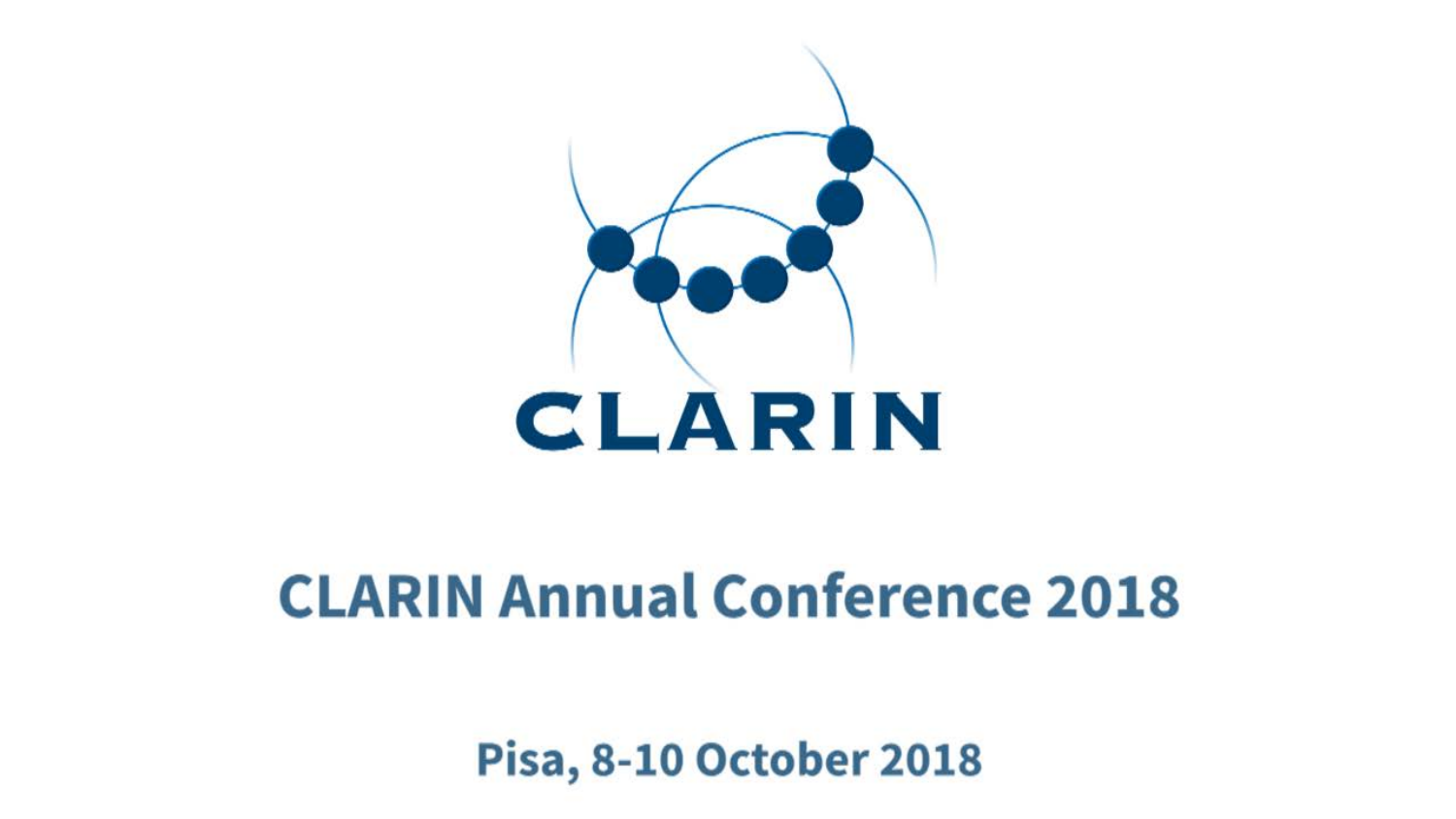

#### EXMARaLDA meets WebAnno

Steffen Remus, Hanna Hedeland, Anne Ferger, Kristin Bührig, Chris Biemann



Hamburg Centre for Language Corpora Language Technology Group Universität Hamburg

GEFÖRDERT VOM

Bundesministerium für Bildung und Forschung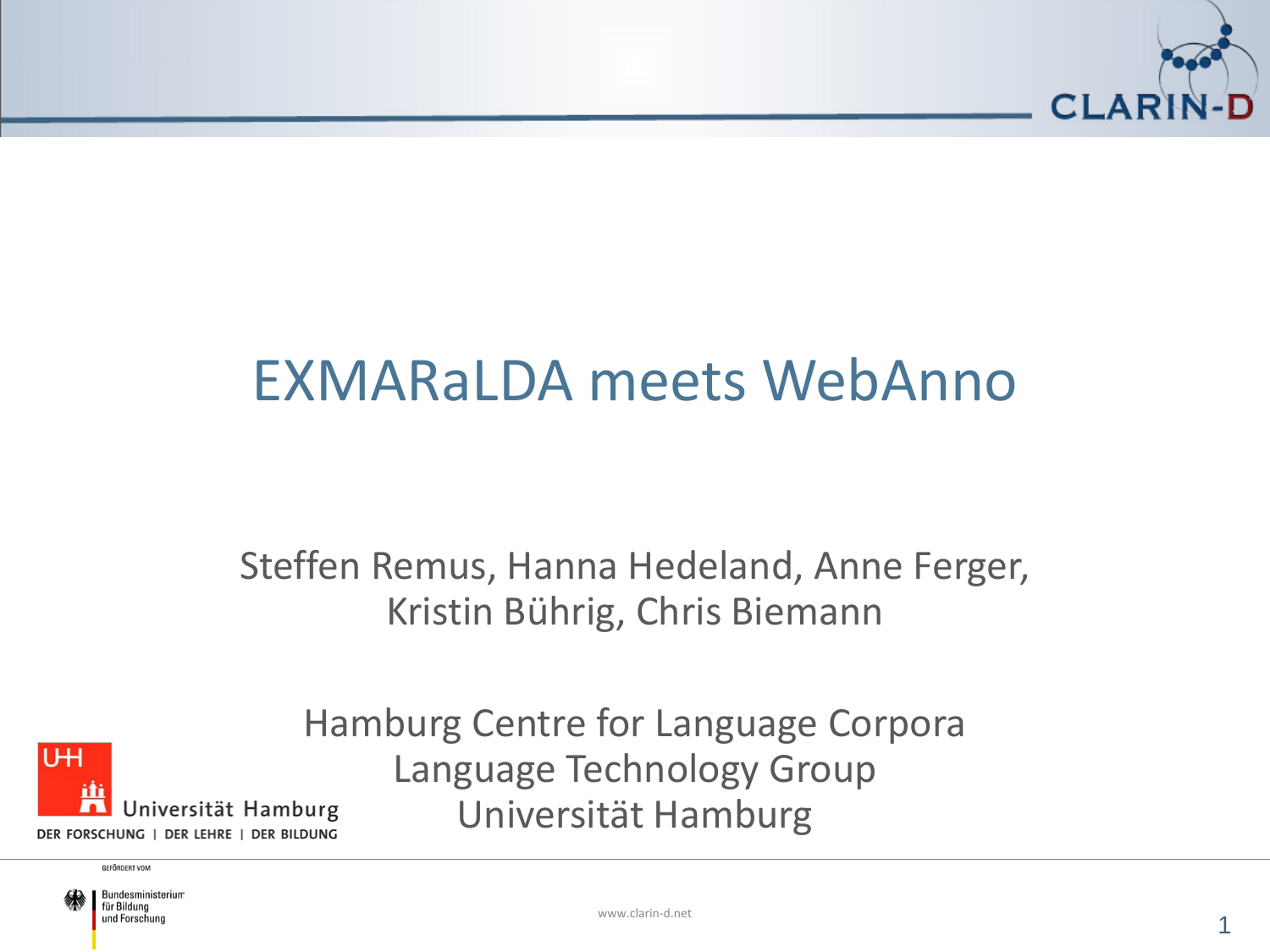



- Introduction: project context
- Use case: analysing discourse in teacher education
- Requirements
- Implementation
- Experiences
- Outlook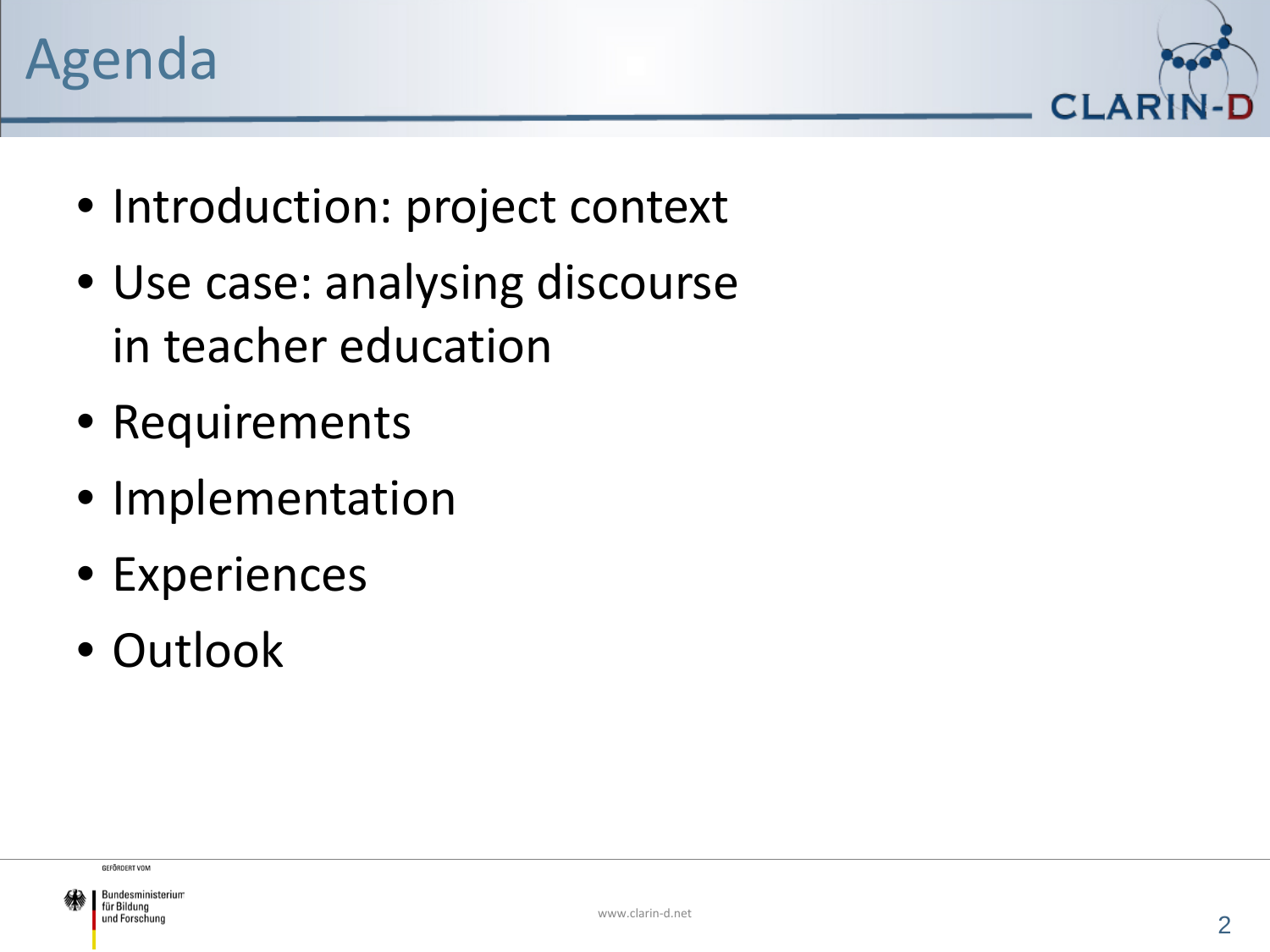

- funding through 'teaching lab' within the project ProfaLE (Professional teachers´ actions to promote subject-based learning under changing social conditions)
	- Universität Hamburg is part of the joint 'Qualitätsoffensive Lehrerbildung' (teacher education quality campaign) run by the German federal government and the German states using funds from the German Federal Ministry of Education and Research (BMBF)

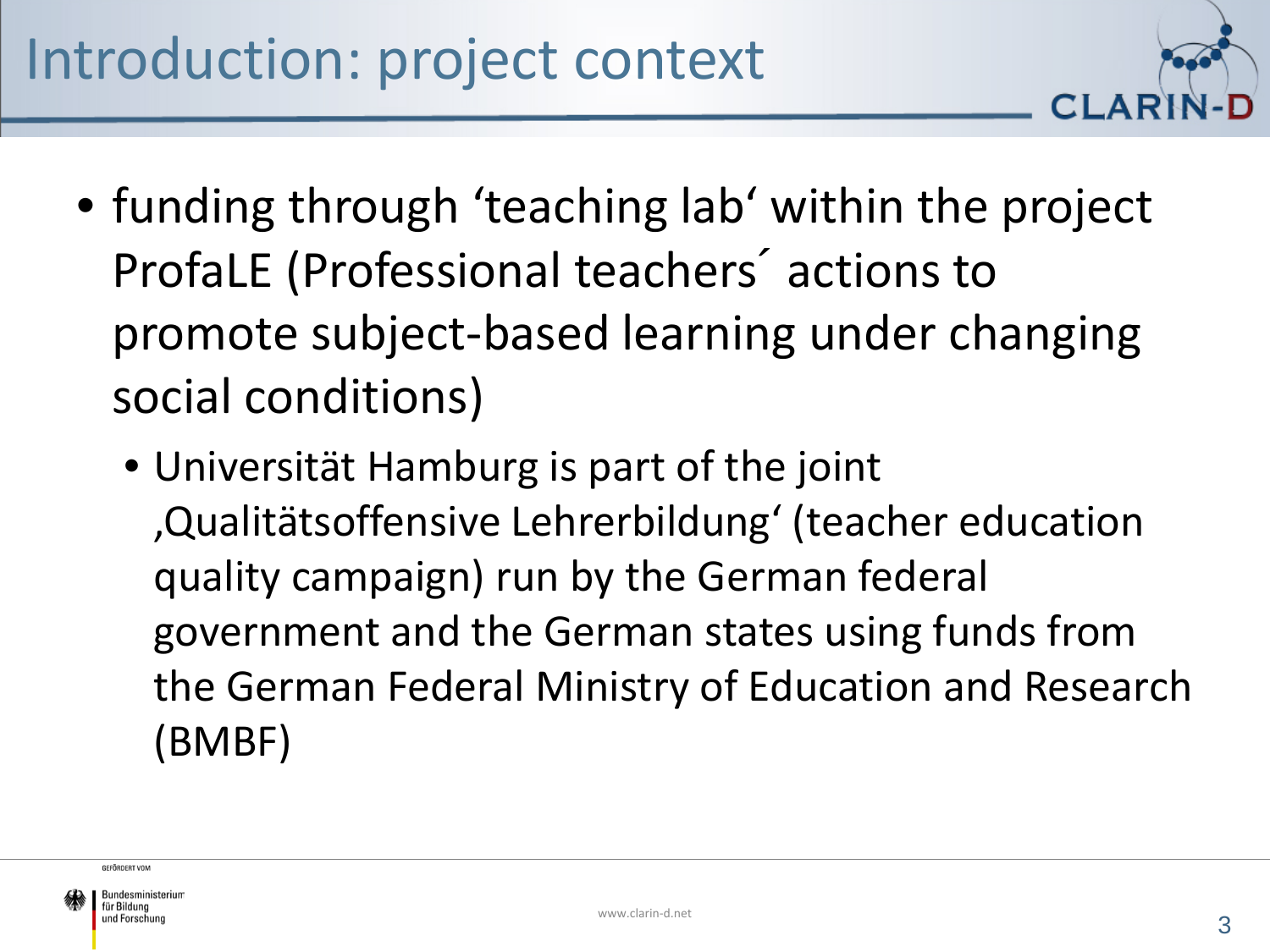# Teacher education: needs and claims



#### **needs**

- students demand practical relevance in education
	- "how to act as a teacher in my own future lessons?"
- students expect modern i.e. digital forms of information and communication
- students suffer from time pressure

#### **claims**

- teachers are expected to instruct pupils in linguistic reflection
- teachers have to perform a daily diagnosis of pupils' actions and comprehension
- teachers are expected to provide state of the art teaching in their specialist disciplines
- teachers are expected to participate in advanced training programmes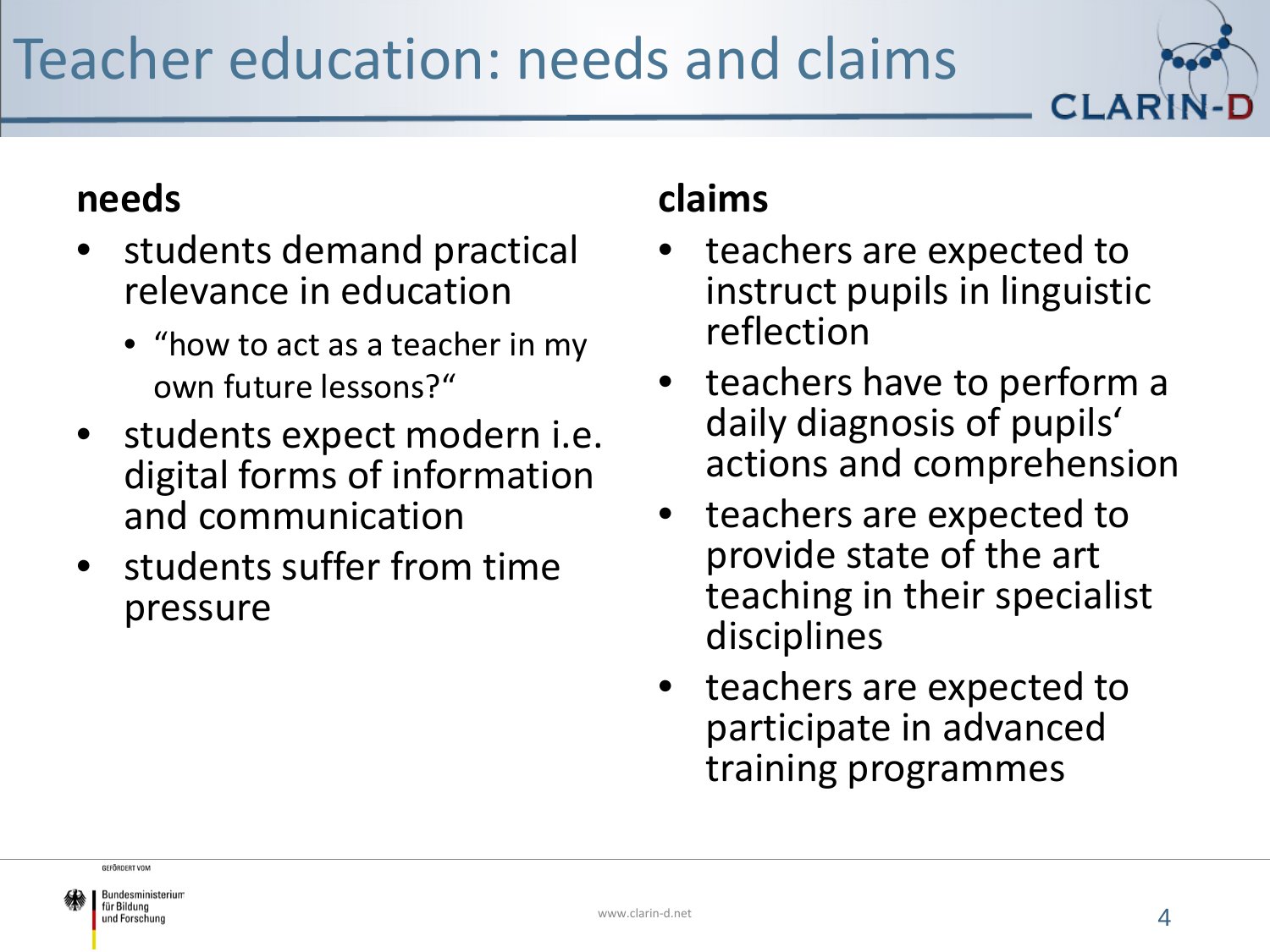

- analyses of classroom interaction
	- well structured interaction
	- extensive research literature
- comprehension processes
	- different dimensions of language use (verbal, kinesic, prosodical: intonation, pauses)
	- interrelation between different actants
	- quite relevant for learning and teaching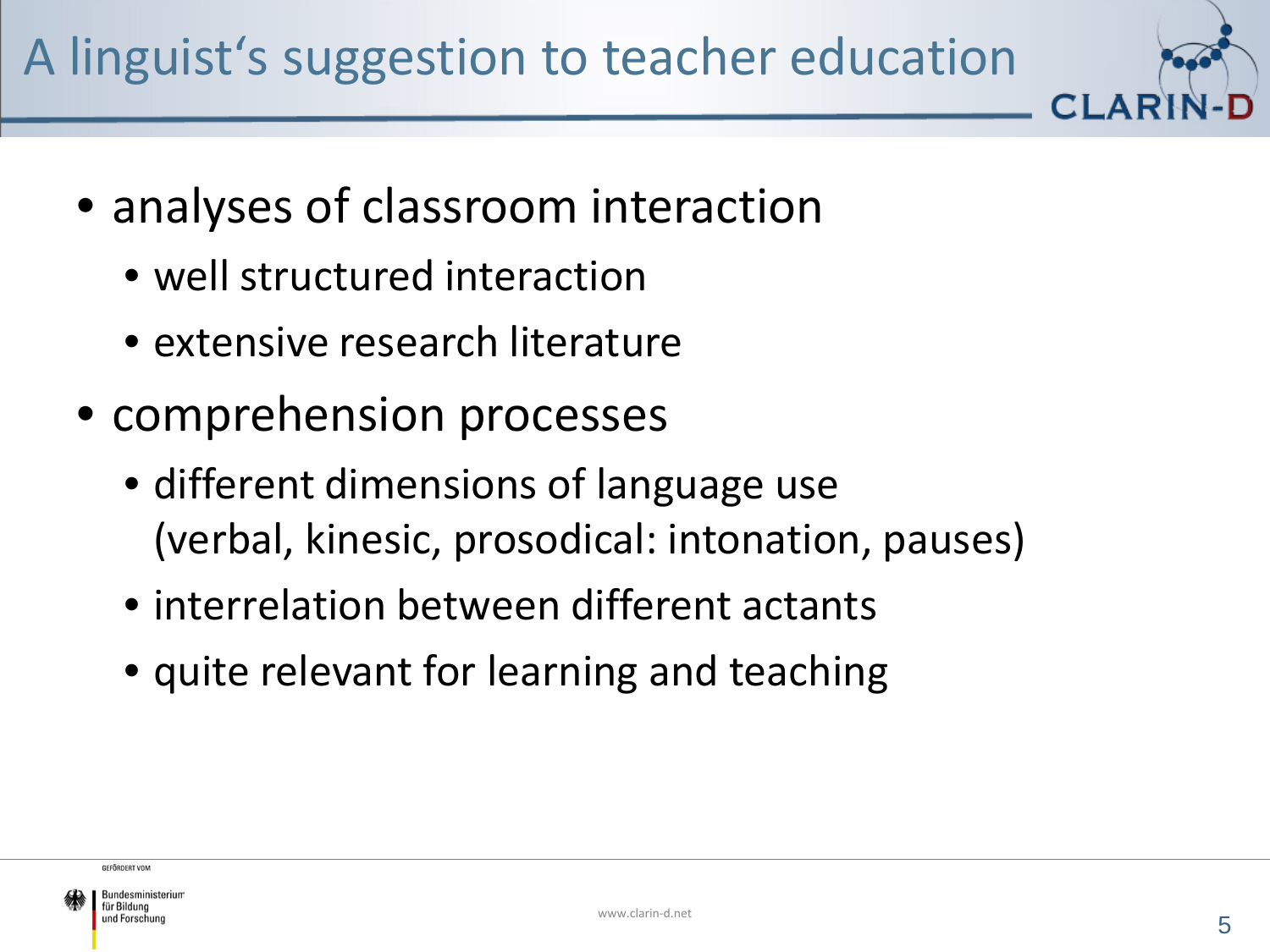

- challenges in teaching students in analysing authentic discourse data
- authentic discourse data vs. 'vignettes'
	- different conventions in documenting discourse data (protocols, scripts, transcriptions)
	- different conventions of notation
	- different traditions in analysing discourse
	- different approaches and methodologies
- no recipes for teaching discourse analysis within education

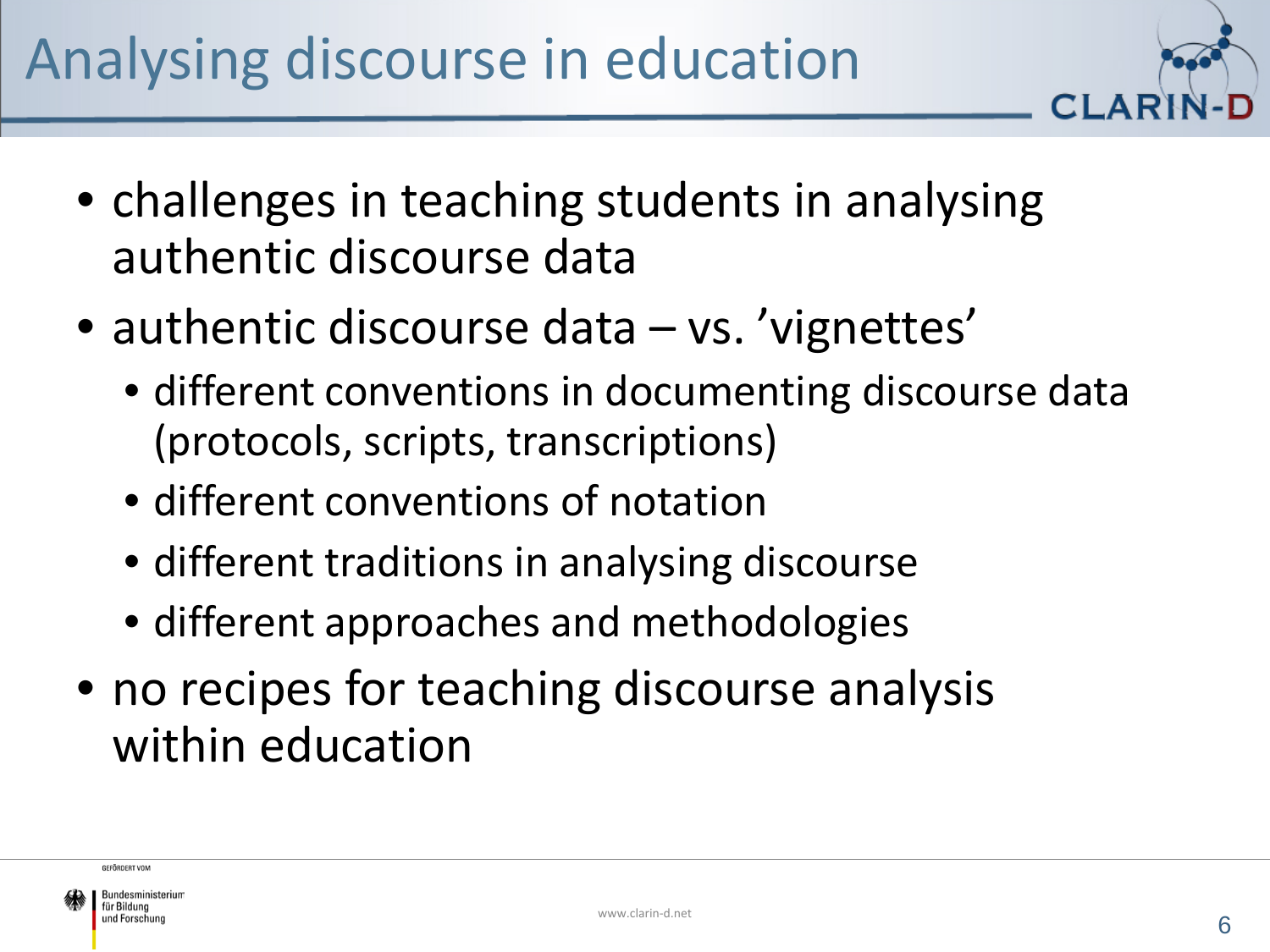

- **transcripts** are crucial for qualitative analysis
	- theory-laden models of discourse
- **annotation** makes students' analyses explicit
	- should allow for assessment (gold standard) and comparison (**intra-/inter-annotator agreement**)
- **web-based tools** are suitable for teaching
- **open source software** is important for re-use
	- reliability?
	- sustainability?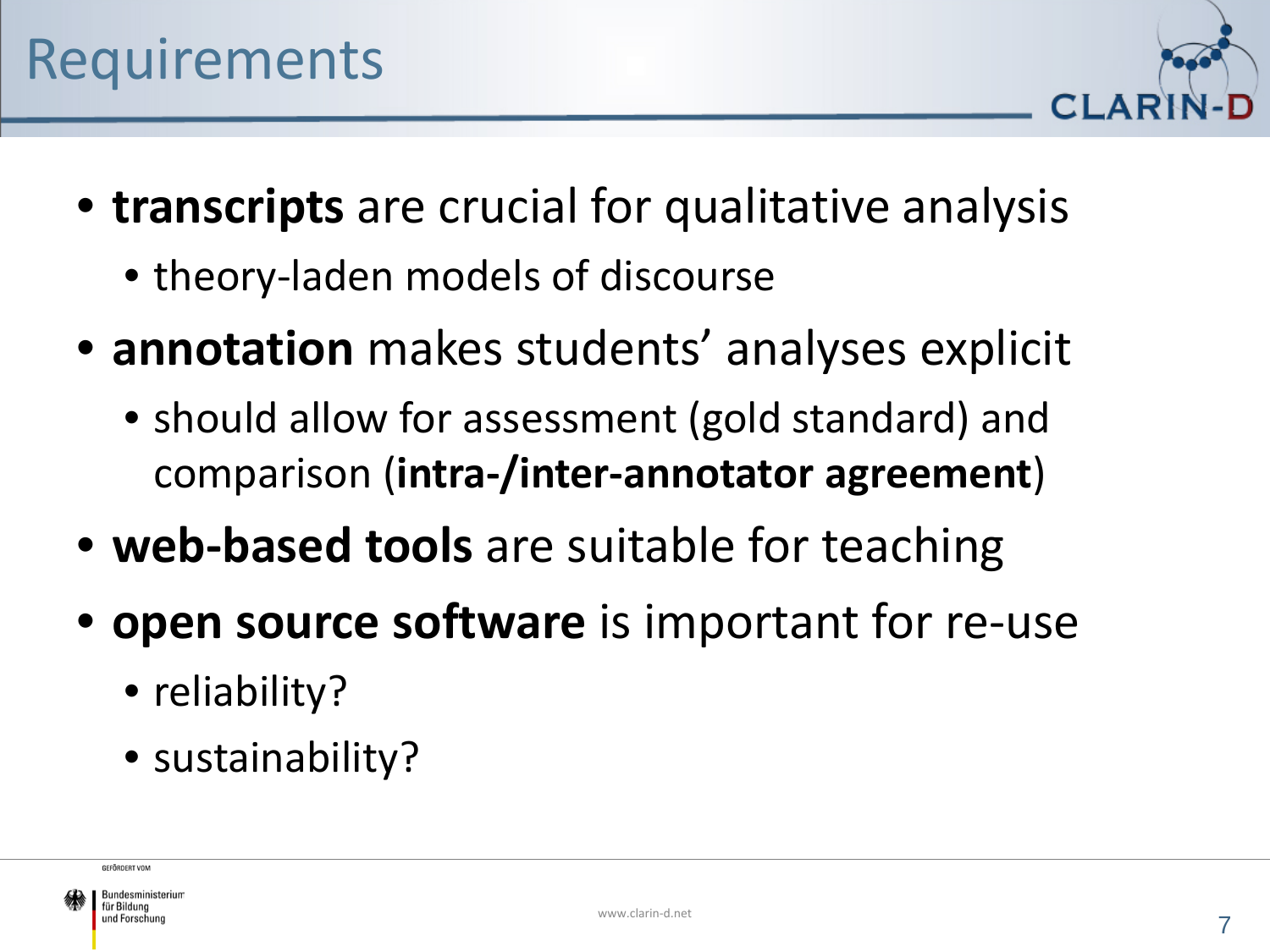- **WebAnno** fulfils most requirements, but lacked support for spoken data
	- representation of spoken features (e.g. speakers, non-verbal behaviour)
	- media playback
	- transcript visualization



CI AR

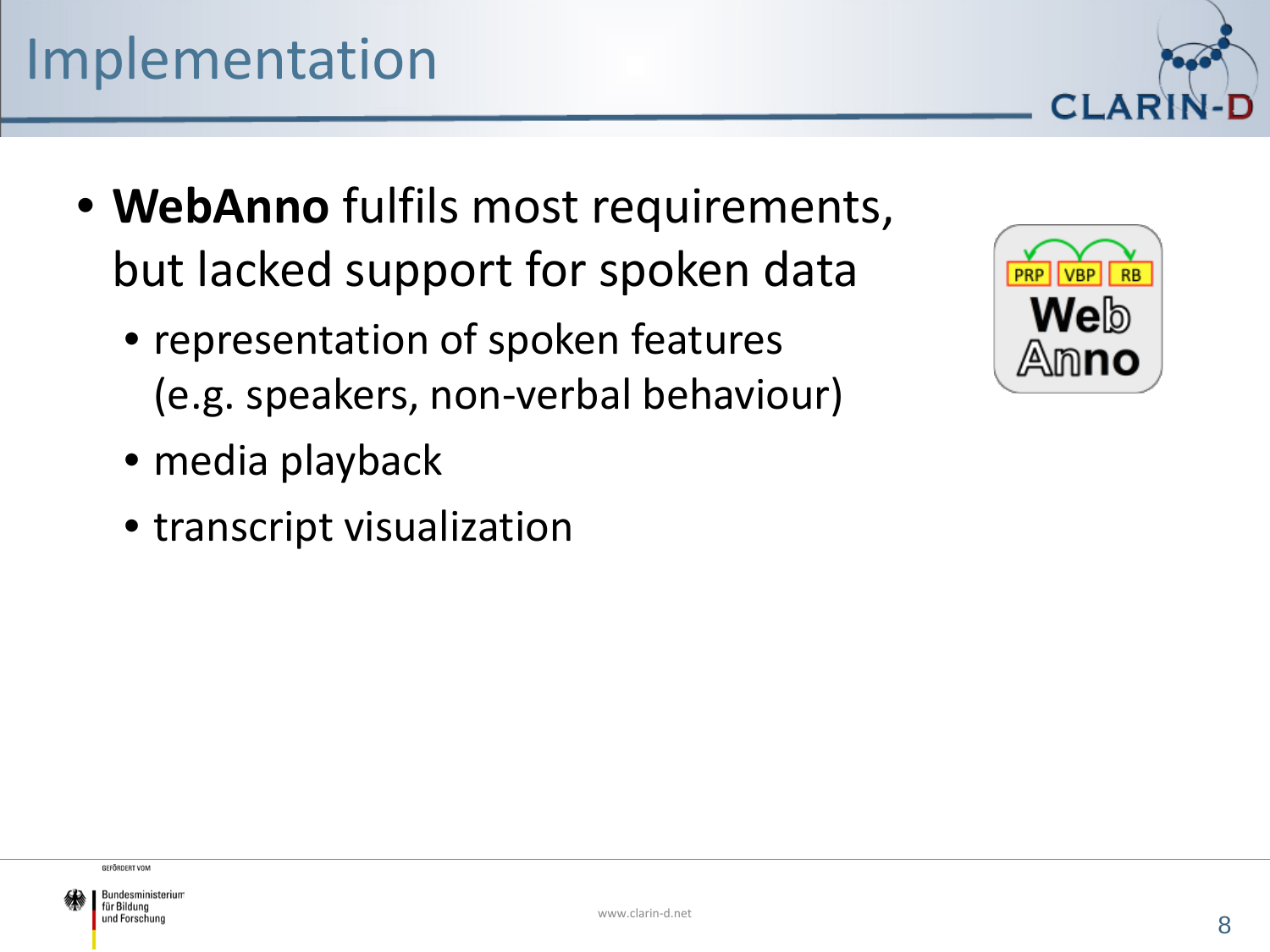

#### Solution:

- **WebAnno plugin** development by the *Language Technology Group (LT)* in cooperation with the *Hamburg Centre for Language Corpora (HZSK)*, both at the University of Hamburg
- development of a suitable **teaching corpus** of classroom discourse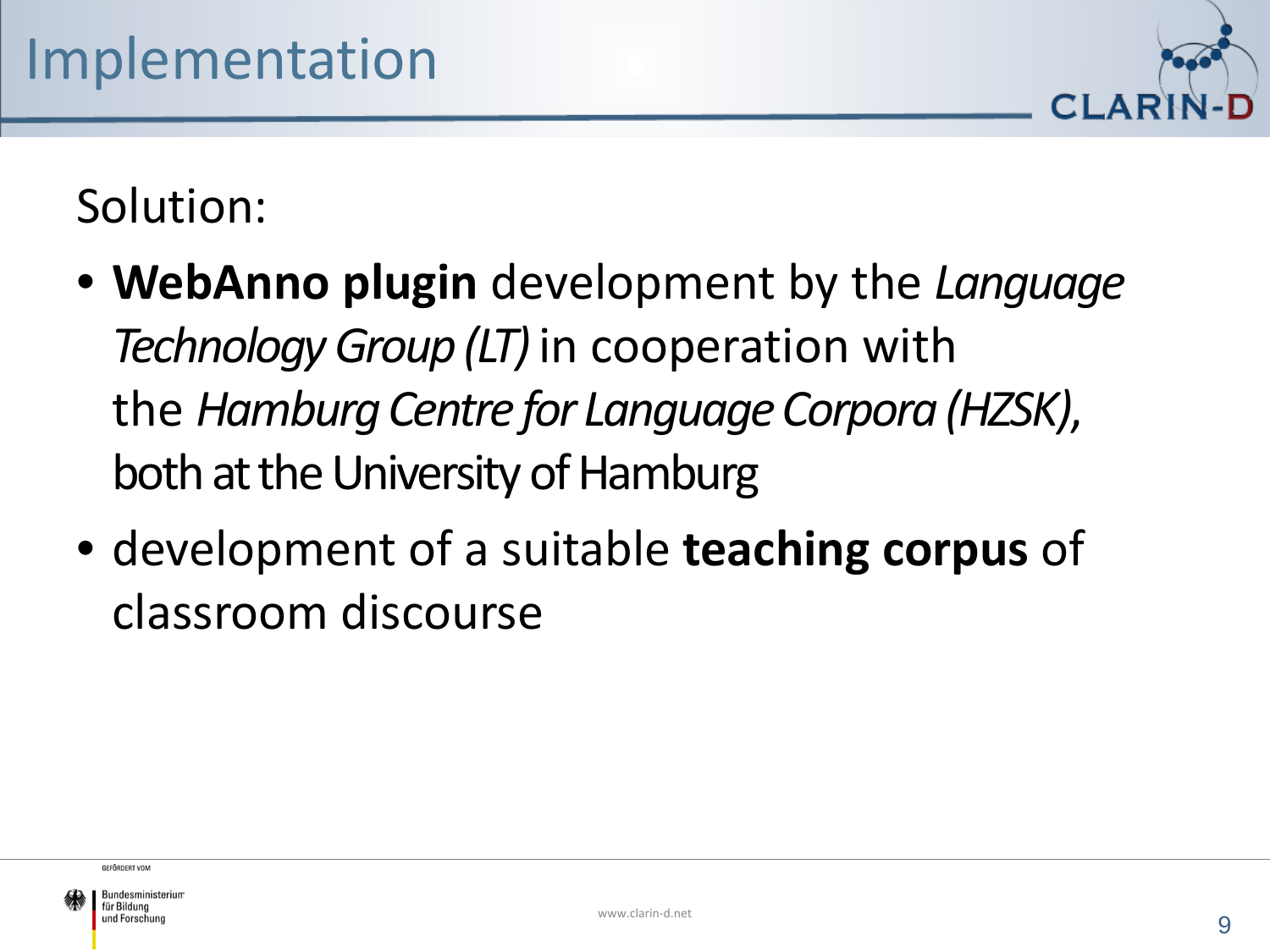

- parsing of transcriptions (HIAT) in the **TEI**-based **ISO standard** for Transcription of Spoken Language format created with the **EXMARaLDA** transcription and annotation tool
- mapping using the Common Analysis System **(CAS)** within Apache's Unstructured Information Management Architecture **(UIMA)**
- transcription convention specific visualizations of the **annotation and transcript views**
- playback of several **audio and video** formats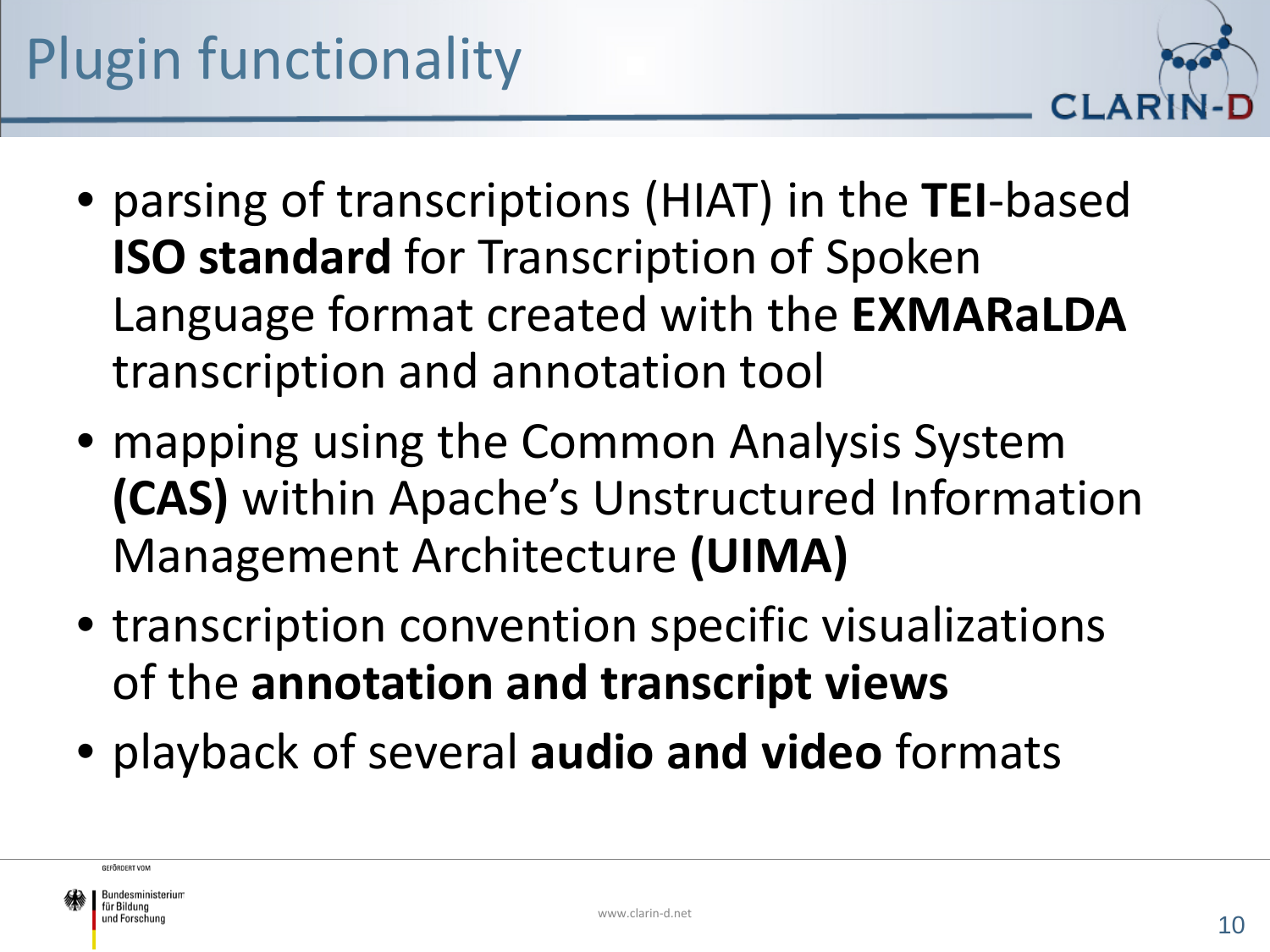

- several **speakers** exist and are described by their individual metadata
	- speaker identity and metadata refers to *some parts of the texts only*, i.e. those belonging to a certain speaker
- speaker contributions **overlap**
	- *serialisation of speaker contributions* and their units is possible but non-trivial – time information remains crucial, overlaps must be recognised

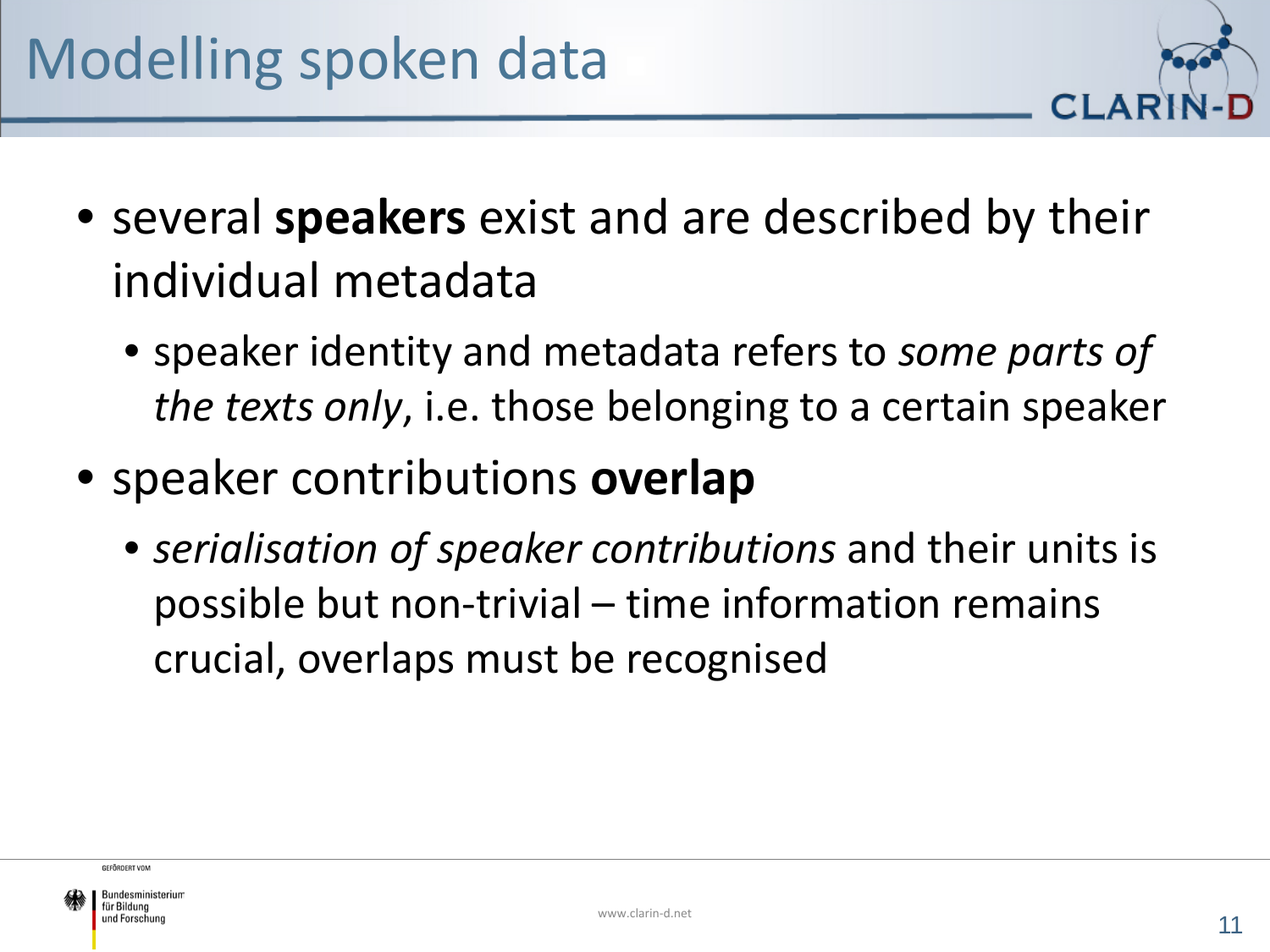- 
- **non-phonological** material (e.g. breathing, laughter, coughing) occurs in the transcribed text
- there are **non-verbal** speaker contributions (e.g. waving, nodding), possibly parallel to transcribed text
- non-verbal behaviour or **relevant background noise** may span across speaker contributions
- **time-based annotations** may start and end within tokens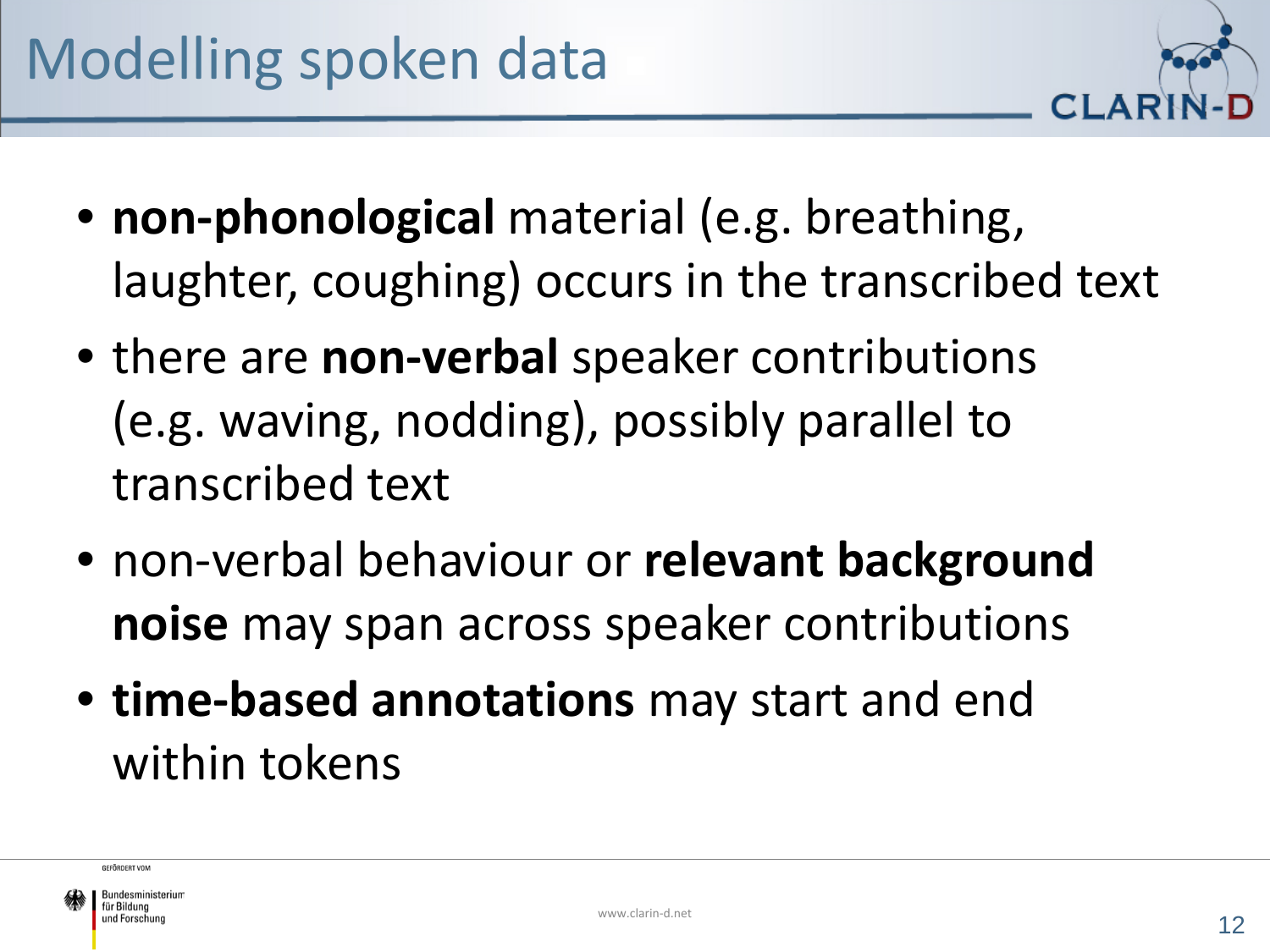

|              |            |                                                  | <b>FEE</b> Annotation <b>*</b> Home                                                                                                            |                                                                                           |                                                       |                                                                                |                                                                                       |                         | <b>Ø</b> Help <i>S</i> guest <sup>(→</sup> Log out (automatically in 29 min) |
|--------------|------------|--------------------------------------------------|------------------------------------------------------------------------------------------------------------------------------------------------|-------------------------------------------------------------------------------------------|-------------------------------------------------------|--------------------------------------------------------------------------------|---------------------------------------------------------------------------------------|-------------------------|------------------------------------------------------------------------------|
|              |            |                                                  |                                                                                                                                                | <b>Document</b><br>53<br>$\Rightarrow$<br>Lø<br>包<br>e<br>Open Prev. Next Export Settings | Page<br>$10\,$<br>$\mathbb{R}$<br>First Prev.<br>Goto | Script<br>$\Rightarrow$<br>$\bigcirc$<br>$\boxed{\Xi}$<br>LTR/RTL<br>Next Last | <b>Help</b><br><b>Workflow</b><br>$\bigcirc$<br>2)<br>么<br>Guidelines<br>Reset Finish |                         |                                                                              |
|              |            | 1_demo_multimodal/Beckhams.xml                   |                                                                                                                                                |                                                                                           |                                                       |                                                                                |                                                                                       |                         | Showing 10-29 of 113 sentences [document 1 of 2]                             |
| $\mathbb{D}$ | Annotation |                                                  |                                                                                                                                                |                                                                                           |                                                       |                                                                                |                                                                                       | Layer                   | Surface form<br>$\boldsymbol{\mathrm{v}}$                                    |
| G            |            | pause<br>$T27$<br>PARE                           |                                                                                                                                                |                                                                                           | pause<br>$T29-$                                       | pause                                                                          |                                                                                       |                         | Forward annotation                                                           |
|              |            |                                                  | 14 ((0.5s)) But when you first met him when you first met, the two/yes, the two of you, I mean was it like ((0.4s)) bow, wham, ((0.5s)) smack? |                                                                                           |                                                       |                                                                                |                                                                                       | Annotation              |                                                                              |
|              |            | $T30 + PAR +$                                    |                                                                                                                                                | T31                                                                                       |                                                       | pause<br>T32                                                                   |                                                                                       | No annotation selected! |                                                                              |
|              |            | DAV <sup>*</sup>                                 | 16 I felt that, yeah.                                                                                                                          |                                                                                           |                                                       |                                                                                |                                                                                       |                         |                                                                              |
|              |            | $T34$<br>DAV<br>17 Definitely.                   |                                                                                                                                                |                                                                                           |                                                       |                                                                                |                                                                                       |                         |                                                                              |
|              |            | $\frac{T35}{DAV}$                                | 18 You did I hope, didn't you?                                                                                                                 |                                                                                           |                                                       |                                                                                |                                                                                       |                         |                                                                              |
|              |            | PAR <sup>*</sup><br>$19$ Did you?                |                                                                                                                                                |                                                                                           |                                                       |                                                                                |                                                                                       |                         |                                                                              |
|              |            | pause<br>MCF<br>20 ((0.3s)) Yeah.                |                                                                                                                                                |                                                                                           |                                                       |                                                                                |                                                                                       |                         |                                                                              |
|              |            | $\frac{1}{2}$<br>n <b>v</b><br>$21$ ((laughing)) |                                                                                                                                                |                                                                                           |                                                       |                                                                                |                                                                                       |                         |                                                                              |
|              | 22         | PAR <sup>*</sup>                                 | T38> T39><br>((laughing)) Was it really like that?                                                                                             |                                                                                           |                                                       |                                                                                |                                                                                       |                         |                                                                              |
|              | 23         | DAV+ nv                                          | T381<br>((laughing)) Yeah.                                                                                                                     |                                                                                           |                                                       |                                                                                |                                                                                       |                         |                                                                              |
|              | 24         | T39                                              | $T40-$<br>Yeah, yeah, I was/ I was/ it was definitely.                                                                                         |                                                                                           |                                                       |                                                                                |                                                                                       |                         |                                                                              |
|              | 25         | $T^{41}$                                         | T42<br>T43H<br>As soon as I see her.                                                                                                           |                                                                                           |                                                       |                                                                                |                                                                                       |                         |                                                                              |
|              | 26         | $T^{44}$                                         | You know, I didn't even have to meet her.                                                                                                      |                                                                                           |                                                       |                                                                                |                                                                                       |                         |                                                                              |
|              |            | $T45$<br>DAV                                     | 27 I seen her on the telly and I just wanted to meet her.                                                                                      |                                                                                           |                                                       |                                                                                |                                                                                       |                         |                                                                              |
|              |            | $\frac{T46}{DAV}$                                |                                                                                                                                                |                                                                                           |                                                       |                                                                                |                                                                                       |                         |                                                                              |
|              | 28         | $\overline{\phantom{a}}$                         | You know, I just fancied her.<br>GEFÖRDERT VOM                                                                                                 |                                                                                           |                                                       |                                                                                |                                                                                       |                         |                                                                              |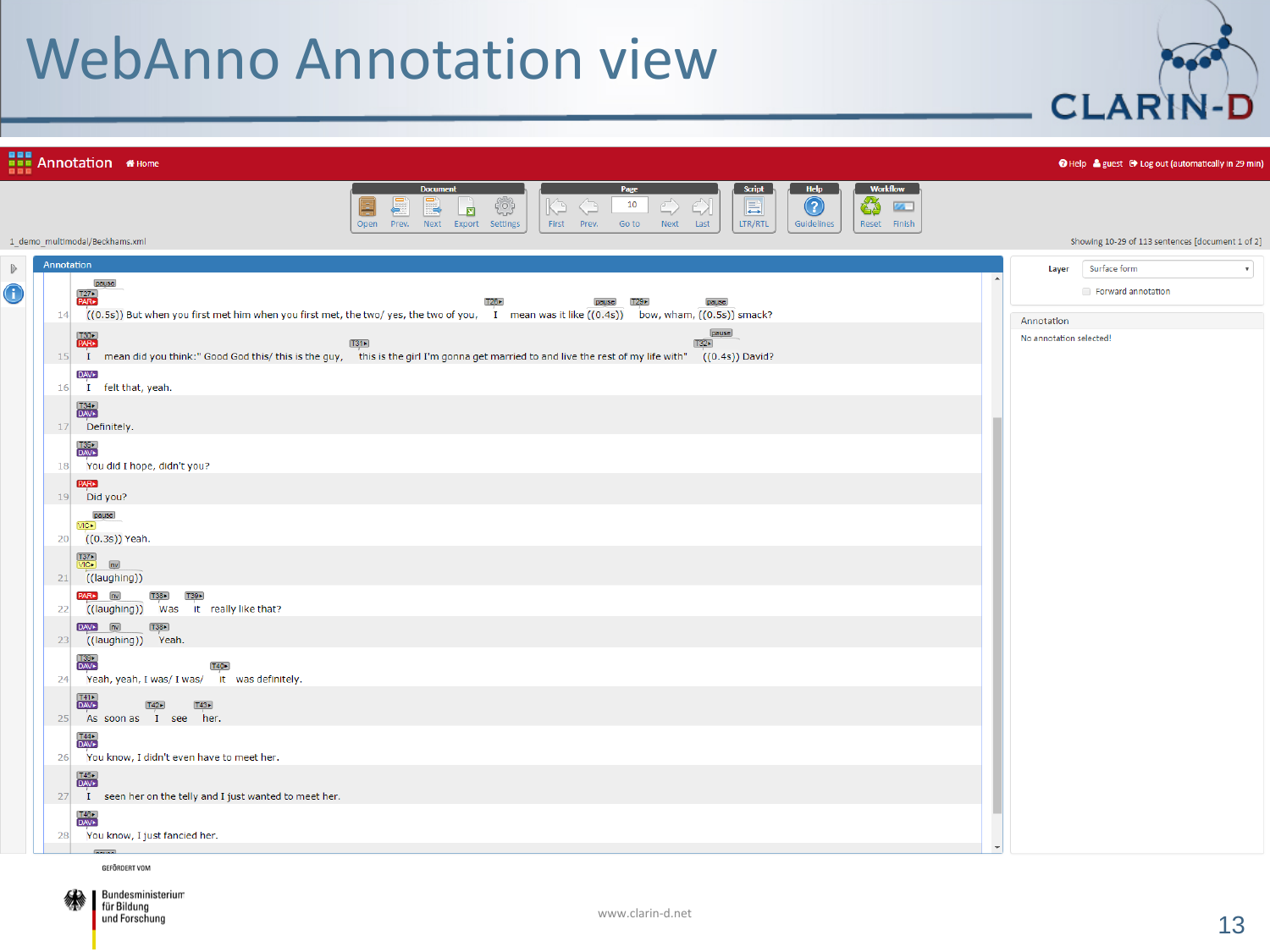

|   |            | <b>FREE</b> Annotation                                                                                                                                                                                                                                                                                |                         | O Help & guest ( Log out (automatically in 29 min) |
|---|------------|-------------------------------------------------------------------------------------------------------------------------------------------------------------------------------------------------------------------------------------------------------------------------------------------------------|-------------------------|----------------------------------------------------|
|   |            | Script<br><b>Help</b><br><b>Workflow</b><br><b>Documen</b><br>Page<br>$\bigcirc$<br>503<br>$10\,$<br>é.<br>B<br>么<br>$\bigcirc$<br>$\Rightarrow$<br>KĽ<br>42<br>$\Box$<br>停<br>اصا<br>First Prev.<br>LTR/RTL<br>Open<br>Prev. Next Export Settings<br>Goto<br>Next Last<br>Guidelines<br>Reset Finish |                         |                                                    |
|   |            | 1_demo_multimodal/Beckhams.xml                                                                                                                                                                                                                                                                        |                         | Showing 10-29 of 113 sentences [document 1 of 2]   |
| D | Annotation | pause<br>$T27$<br>PAR<br>$T29-$<br>pause<br>pause                                                                                                                                                                                                                                                     | Layer                   | Surface form<br>Forward annotation                 |
|   | 14         | ((0.5s)) But when you first met him when you first met, the two/yes, the two of you, I mean was it like ((0.4s)) bow, wham, ((0.5s)) smack?                                                                                                                                                           | Annotation              |                                                    |
|   |            | pause<br>$T30 + PAR + P$<br>$T32+$<br>T31<br>15 T mean did you think:" Good God this/ this is the guy, this is the girl I'm gonna get married to and live the rest of my life with" ((0.4s)) David?                                                                                                   | No annotation selected! |                                                    |
|   | 16         | DAV <sup>*</sup><br>I felt that, yeah.                                                                                                                                                                                                                                                                |                         |                                                    |
|   | 17         | T34<br>Definitely.                                                                                                                                                                                                                                                                                    |                         |                                                    |
|   | 18         | $\frac{T35}{DAV}$                                                                                                                                                                                                                                                                                     |                         |                                                    |
|   | 19         | <b>Example 2016 Thepe, Tritt-</b> Your Speaker assignment<br>PAR <sup>*</sup><br>Did you?                                                                                                                                                                                                             |                         |                                                    |
|   | 20         | ((0.3s)) Yeah.                                                                                                                                                                                                                                                                                        |                         |                                                    |
|   | 21         | $\frac{137}{10}$<br>n <sub>v</sub><br>((laughing))                                                                                                                                                                                                                                                    |                         |                                                    |
|   | 22         | PAR <sup>*</sup><br>$T38-$<br>T39><br>nv<br>Was it really like that?<br>((laughing))                                                                                                                                                                                                                  |                         |                                                    |
|   | 23         | DAV+ nv<br>T38<br>((laughing)) Yeah.                                                                                                                                                                                                                                                                  |                         |                                                    |
|   | 24         | $\frac{1139}{DAV}$<br>$T40+$<br>Yeah, yeah, I was/ I was/ it was definitely.                                                                                                                                                                                                                          |                         |                                                    |
|   | 25         | T41<br>T42<br>T43<br>As soon as I see her.                                                                                                                                                                                                                                                            |                         |                                                    |
|   | 26         | T44<br>You know, I didn't even have to meet her.                                                                                                                                                                                                                                                      |                         |                                                    |
|   | 27         | $T45$<br>DAV<br>I seen her on the telly and I just wanted to meet her.                                                                                                                                                                                                                                |                         |                                                    |
|   | 28         | $T46$<br>DAV<br>You know, I just fancied her.                                                                                                                                                                                                                                                         |                         |                                                    |
|   |            | mound<br>GEFÖRDERT VOM                                                                                                                                                                                                                                                                                |                         |                                                    |

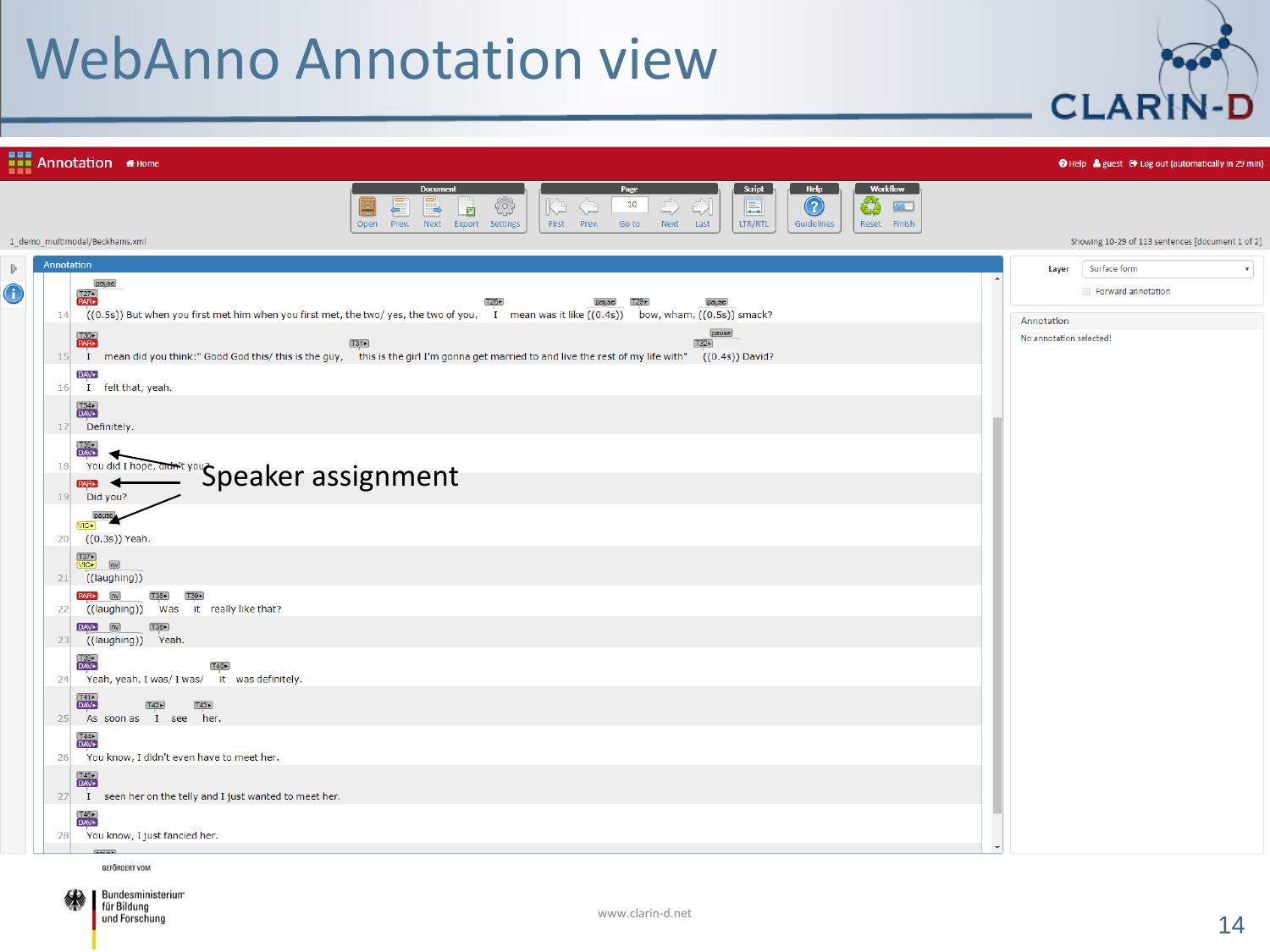

|   |            | <b>FREE</b> Annotation <b>*</b> Home |                                                                                                                                             |                    |                                                                   |                                     |                                                |                                                      |                                  |                                      |                         | <b>Ø</b> Help <i>S</i> guest <sup>(→</sup> Log out (automatically in 29 min) |
|---|------------|--------------------------------------|---------------------------------------------------------------------------------------------------------------------------------------------|--------------------|-------------------------------------------------------------------|-------------------------------------|------------------------------------------------|------------------------------------------------------|----------------------------------|--------------------------------------|-------------------------|------------------------------------------------------------------------------|
|   |            |                                      |                                                                                                                                             |                    | <b>Document</b><br>$\Rightarrow$<br>اصا<br>Open Prev. Next Export | 63<br>$\mathbb{R}$<br>回<br>Settings | Page<br>10 <sub>1</sub><br>First Prev.<br>Goto | Script<br>$\bigcirc$<br>目<br>LTR/RTL<br>Next<br>Last | Help<br>$\bigcirc$<br>Guidelines | <b>Workflow</b><br>Ø<br>Reset Finish |                         |                                                                              |
|   |            | 1 demo multimodal/Beckhams.xml       |                                                                                                                                             |                    |                                                                   |                                     |                                                |                                                      |                                  |                                      |                         | Showing 10-29 of 113 sentences [document 1 of 2]                             |
| D | Annotation | pause                                |                                                                                                                                             |                    |                                                                   |                                     |                                                |                                                      |                                  |                                      | Layer                   | Surface form<br>$\boldsymbol{\mathrm{v}}$<br>Forward annotation              |
|   | 14         | $T27$<br>PAR»                        | ((0.5s)) But when you first met him when you first met, the two/yes, the two of you, I mean was it like ((0.4s)) bow, wham, ((0.5s)) smack? |                    |                                                                   |                                     | T29<br>pause                                   | pause                                                |                                  |                                      | Annotation              |                                                                              |
|   |            | $T30 + PAR + P$                      |                                                                                                                                             |                    | $T31+$                                                            |                                     |                                                | pause<br>T32                                         |                                  |                                      | No annotation selected! |                                                                              |
|   | 16         | DAV <sup>*</sup>                     | I felt that, yeah.                                                                                                                          |                    |                                                                   |                                     |                                                |                                                      |                                  |                                      |                         |                                                                              |
|   | 17         | T34<br>Definitely.                   |                                                                                                                                             |                    |                                                                   |                                     |                                                |                                                      |                                  |                                      |                         |                                                                              |
|   | 18         | $T35$<br>DAV                         | You did I hope, didn't you?                                                                                                                 |                    |                                                                   |                                     |                                                |                                                      |                                  |                                      |                         |                                                                              |
|   | 19         | PAR <sup>&gt;</sup><br>Did you?      |                                                                                                                                             |                    |                                                                   |                                     |                                                |                                                      |                                  |                                      |                         |                                                                              |
|   | 20         | pause<br>((0.3s)) Yeah.              |                                                                                                                                             |                    | Non-phonological/non-verbal material                              |                                     |                                                |                                                      |                                  |                                      |                         |                                                                              |
|   | 21         | $\frac{1}{10}$<br>nv<br>((laughing)) |                                                                                                                                             |                    |                                                                   |                                     |                                                |                                                      |                                  |                                      |                         |                                                                              |
|   | 22         | PAR <sup>&gt;</sup><br>((laughing))  | $T38+$<br>T39><br>Was it really like that?                                                                                                  |                    |                                                                   |                                     |                                                |                                                      |                                  |                                      |                         |                                                                              |
|   | 23         | DAV <sup>*</sup><br> nv              | T38><br>((laughing)) Yeah.                                                                                                                  |                    |                                                                   |                                     |                                                |                                                      |                                  |                                      |                         |                                                                              |
|   | 24         | $T39 +$<br>DAV+                      | $T40+$<br>Yeah, yeah, I was/ I was/                                                                                                         | it was definitely. |                                                                   |                                     |                                                |                                                      |                                  |                                      |                         |                                                                              |
|   | 25         | $\frac{T41}{DAV}$                    | $T42+$<br>T43 <b>&gt;</b><br>As soon as I see her.                                                                                          |                    |                                                                   |                                     |                                                |                                                      |                                  |                                      |                         |                                                                              |
|   | 26         | $T^{44}$                             | You know, I didn't even have to meet her.                                                                                                   |                    |                                                                   |                                     |                                                |                                                      |                                  |                                      |                         |                                                                              |
|   | 27         | $T45$<br>DAV                         | I seen her on the telly and I just wanted to meet her.                                                                                      |                    |                                                                   |                                     |                                                |                                                      |                                  |                                      |                         |                                                                              |
|   | 28         | $T46$<br>DAV                         | You know, I just fancied her.                                                                                                               |                    |                                                                   |                                     |                                                |                                                      |                                  |                                      |                         |                                                                              |
|   |            | <b>General</b>                       | GEFÖRDERT VOM                                                                                                                               |                    |                                                                   |                                     |                                                |                                                      |                                  |                                      |                         |                                                                              |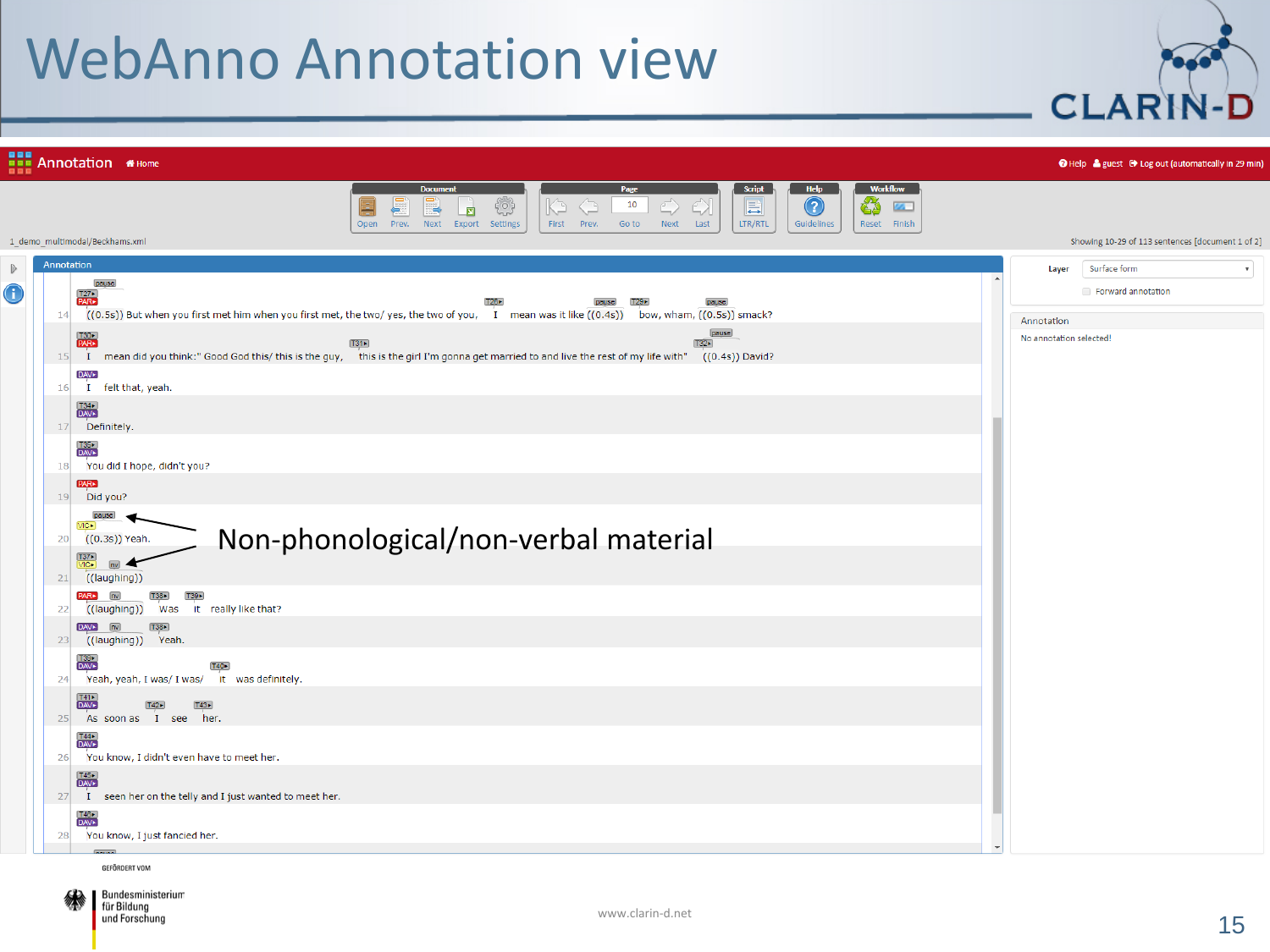

| <b>FREE</b> Annotation *Home                                                                                                                                                                                                                                               | <b>● Help ▲ guest ● Log out (automatically in 29 min)</b> |
|----------------------------------------------------------------------------------------------------------------------------------------------------------------------------------------------------------------------------------------------------------------------------|-----------------------------------------------------------|
| <b>Workflow</b><br>Script<br>Help<br>Page<br><b>Documen</b><br>$\bigcirc$<br>503<br>10<br>目<br>$\frac{1}{2}$<br>$\Rightarrow$<br>lK<br>$\Box$<br>包<br>e<br>Open Prev. Next Export Settings<br>First Prev.<br>LTR/RTL<br>Last<br>Guidelines<br>Goto<br>Next<br>Reset Finish |                                                           |
| 1_demo_multimodal/Beckhams.xml                                                                                                                                                                                                                                             | Showing 10-29 of 113 sentences [document 1 of 2]          |
| Annotation<br>pause<br>G<br>T <sub>27</sub><br>$T29-$<br>pause<br>T28<br>pause<br>((0.5s)) But when you first met him when you first met, the two/yes, the two of you, I mean was it like ((0.4s)) bow, wham, ((0.5s)) smack?<br>14                                        | Surface form<br>Layer<br>Forward annotation<br>Annotation |
| pause<br>$T30 + PAR + P$<br>$T32-$<br>T31<br>I mean did you think:" Good God this/ this is the guy, this is the girl I'm gonna get married to and live the rest of my life with" ((0.4s)) David?<br>15<br>DAV <sup></sup><br>I felt that, yeah.<br>16                      | No annotation selected!                                   |
| $\frac{T34}{DAV}$<br>Definitely.<br>17                                                                                                                                                                                                                                     |                                                           |
| T35+<br>DAV+<br>You did I hope, didn't you?<br>18<br>PAR <sup>*</sup><br>Did you?<br>19                                                                                                                                                                                    |                                                           |
| pause<br>VIC►  <br>((0.3s)) Yeah.<br>20                                                                                                                                                                                                                                    |                                                           |
| $\frac{1}{1}$<br>n <sub>v</sub><br>((laughing))<br>21                                                                                                                                                                                                                      |                                                           |
| <b>PAR</b> ▶<br>T39><br>T38<br>Was it really like that?<br>((laughing))<br>22                                                                                                                                                                                              |                                                           |
| DAV+ nv<br>T38><br>((laughing))<br>23<br>Yeah.<br>Time aligned media playback<br>T391<br>DAVI-<br>$T40+$<br>it was definitely<br>Yeah, yeah, I was/ I was/<br>24                                                                                                           |                                                           |
| $T41$<br>DAV<br>T42<br>$T43+$<br>As soon as I see her<br>25                                                                                                                                                                                                                |                                                           |
| $T^{44}$<br>You know, I didn't even have to meet her.<br>26                                                                                                                                                                                                                |                                                           |
| $T45F$<br>DAVE<br>I seen her on the telly and I just wanted to meet her.<br>27                                                                                                                                                                                             |                                                           |
| $\frac{T46}{DAV}$<br>You know, I just fancied her.<br>28                                                                                                                                                                                                                   |                                                           |
| GEFÖRDERT VOM                                                                                                                                                                                                                                                              |                                                           |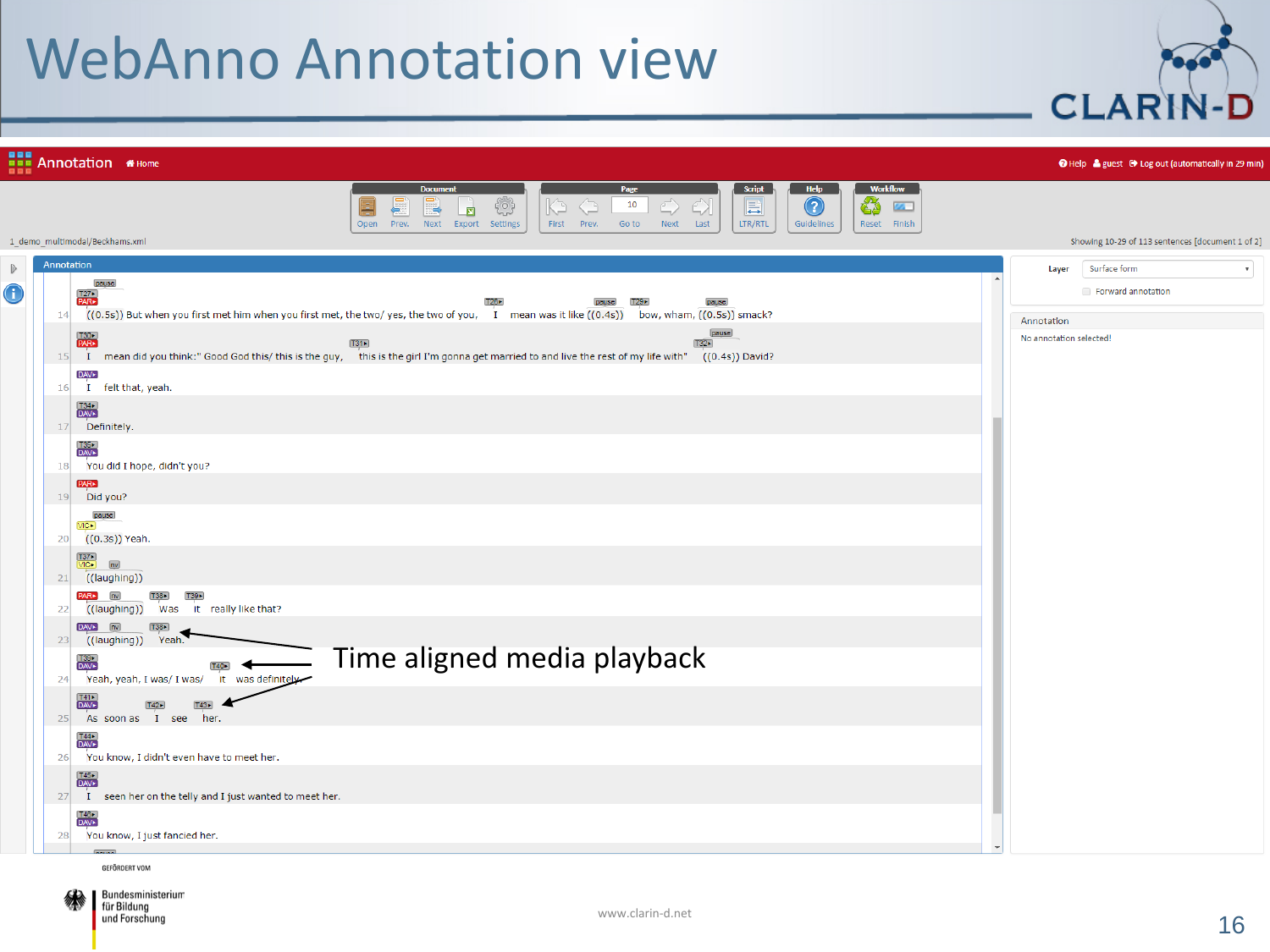#### **Beckhams**



|                                                                                    | $\mathbb{P}AR$ [v] ((0.5s)) But when you first met him when you first met, the two/yes, the two of you, I mean was it like ((0.4s)) bow, wham, ((0.5s)) smack?              |                                                                                  |                                |  |
|------------------------------------------------------------------------------------|-----------------------------------------------------------------------------------------------------------------------------------------------------------------------------|----------------------------------------------------------------------------------|--------------------------------|--|
|                                                                                    |                                                                                                                                                                             |                                                                                  |                                |  |
| $T30 + 10$                                                                         | T31                                                                                                                                                                         | T32                                                                              | TS3                            |  |
|                                                                                    | PAR [v] I mean did you think:" Good God this/ this is the guy, this is the girl I'm gonna get married to and live the rest of my life with" ((0.4s)) David?                 |                                                                                  |                                |  |
| DAV [v]                                                                            |                                                                                                                                                                             |                                                                                  | I felt that, yeah.             |  |
|                                                                                    |                                                                                                                                                                             |                                                                                  |                                |  |
| $34 +$<br>T35                                                                      | $T36 + 1$<br>$T38 + T39 +$<br>T37                                                                                                                                           | $T40$ $\rightarrow$<br>T41<br>T42                                                | T43                            |  |
| PAR [v] Did you?                                                                   | ((laughing)) Was it really like that?                                                                                                                                       |                                                                                  |                                |  |
| $VIC$ $[V]$                                                                        | $((0.3s))$ Yeah. $((laughing))$                                                                                                                                             | ((laughing))<br>((laughing))                                                     |                                |  |
| DAV [v] Definitely. You did I hope, didn't you?                                    |                                                                                                                                                                             | ((laughing)) Yeah. Yeah, yeah, I was/ I was/ it was definitely. As soon as I see | her.                           |  |
| $N$ [nn]                                                                           | ((laughter))                                                                                                                                                                |                                                                                  |                                |  |
|                                                                                    |                                                                                                                                                                             |                                                                                  |                                |  |
| T44                                                                                | $T = T45$                                                                                                                                                                   | T46                                                                              |                                |  |
|                                                                                    | DAV [v] You know, I didn't even have to meet her. I seen her on the telly and I just wanted to meet her. You know, I just fancied her.                                      |                                                                                  |                                |  |
|                                                                                    |                                                                                                                                                                             |                                                                                  |                                |  |
| $T47$ $\rightarrow$                                                                | T48 K                                                                                                                                                                       | T49<br>T50                                                                       | $T51$ > $T52$ >                |  |
| PAR [v]                                                                            | And you obviously weren't disappointed when you got to gether.                                                                                                              |                                                                                  | Ah, similar for you, Victoria? |  |
| $VIC$ $[v]$                                                                        |                                                                                                                                                                             |                                                                                  | Yeah. ((1.2s))                 |  |
| DAV [v] ((0.9s)) So, it was just a case of getting together then.                  |                                                                                                                                                                             | Definitely not.                                                                  |                                |  |
|                                                                                    |                                                                                                                                                                             |                                                                                  |                                |  |
| $T53$ $\rightarrow$ $T54$ $\rightarrow$<br>TS5                                     | T56<br>T57                                                                                                                                                                  |                                                                                  |                                |  |
| $VIC$ $[V]$<br>((laughing))                                                        | No, I mean, I knew as soon as I met him. I mean, ((0.4s)) the/ one of the most attractive things I found with David is that                                                 |                                                                                  |                                |  |
| DAV [v] What? Disappointed?                                                        |                                                                                                                                                                             |                                                                                  |                                |  |
| ((laughter))<br>$N$ [nn]                                                           |                                                                                                                                                                             |                                                                                  |                                |  |
|                                                                                    |                                                                                                                                                                             |                                                                                  |                                |  |
|                                                                                    |                                                                                                                                                                             |                                                                                  |                                |  |
| $T58 +$                                                                            | T59                                                                                                                                                                         |                                                                                  | T60                            |  |
|                                                                                    | VIC [v] ((0.3s)) he shared the same sort of family values as me. ((0.3s)) You know he was sitting there with his family and/ and I really liked that. And he is a very kind |                                                                                  |                                |  |
|                                                                                    |                                                                                                                                                                             |                                                                                  |                                |  |
| T62<br>T61 F.                                                                      | T63                                                                                                                                                                         | T64                                                                              |                                |  |
| PAR [v]                                                                            |                                                                                                                                                                             | W/ do/ what's been the lowest? That's the/ the nice part of the marriage.        |                                |  |
| VIC [v] ((0.5s)) person. And we/ we are really good friends, on top of everything. |                                                                                                                                                                             |                                                                                  |                                |  |
|                                                                                    |                                                                                                                                                                             |                                                                                  |                                |  |
| T66<br>T65 K                                                                       | T67                                                                                                                                                                         |                                                                                  |                                |  |
|                                                                                    | PAR [v] What's been the lowest part of the/ of the marriage? There is a/ there is a piece in the book, which is quite/ quite moving actually.                               |                                                                                  |                                |  |
|                                                                                    |                                                                                                                                                                             |                                                                                  |                                |  |
| $T68$ $\rightarrow$                                                                | $T69$ $\rightarrow$ $T70$ $\rightarrow$                                                                                                                                     |                                                                                  |                                |  |
|                                                                                    | PAR [v] ((0.5s)) And it's/ it's about when the/ the media accused David of having an affair. ((0.6s)) Tell us about that.                                                   |                                                                                  |                                |  |
|                                                                                    |                                                                                                                                                                             |                                                                                  |                                |  |
|                                                                                    |                                                                                                                                                                             |                                                                                  |                                |  |
| T71 E                                                                              | TT2<br>TT3                                                                                                                                                                  |                                                                                  |                                |  |
|                                                                                    | VIC [v] That was probably one of the most difficult things to actually write in the book. Obviously, it's lovely writing all the nice things that've happened               |                                                                                  |                                |  |
|                                                                                    |                                                                                                                                                                             |                                                                                  |                                |  |

GEFÖRDERT VOM

 $\bullet$ 

 $\equiv$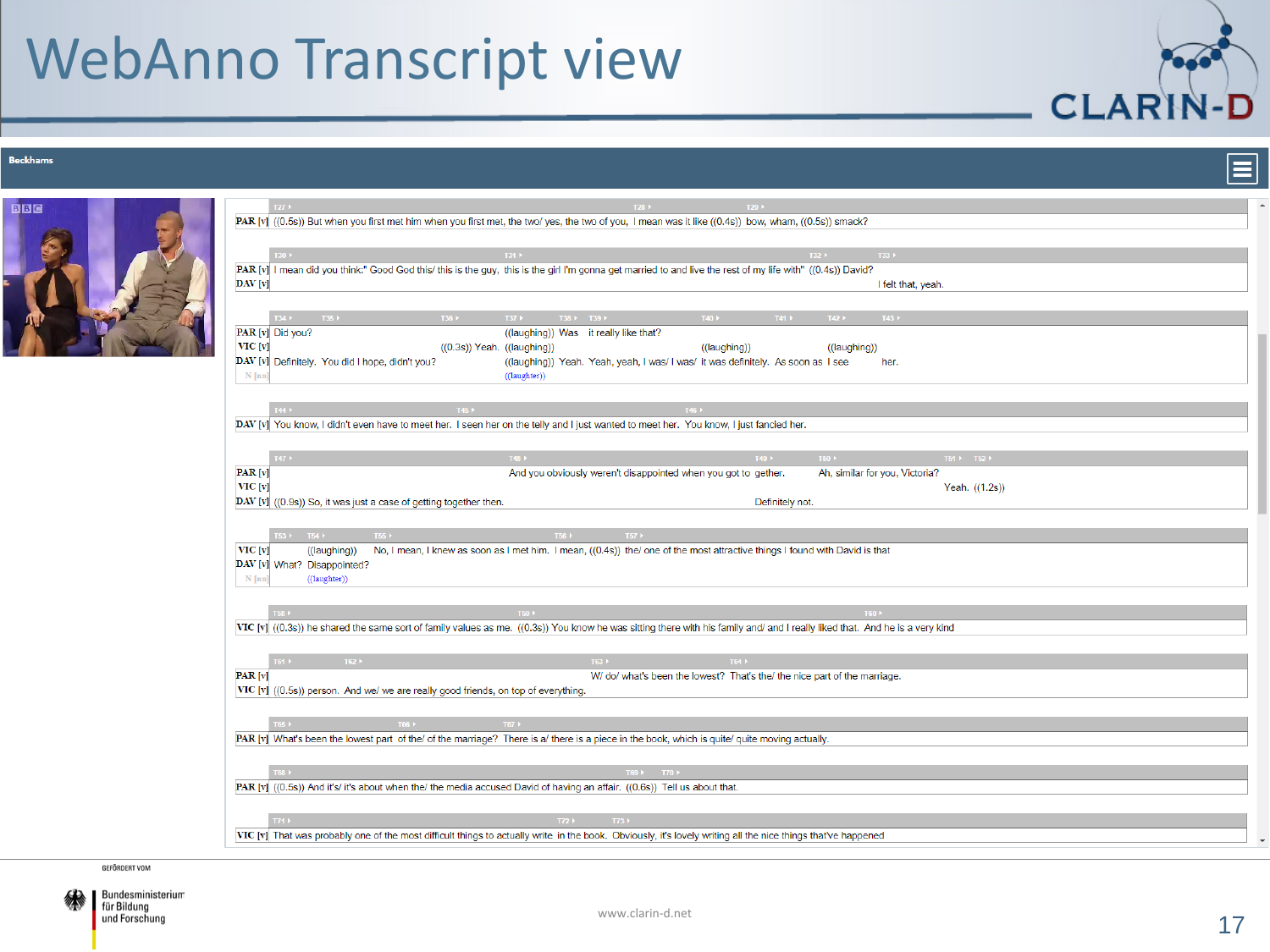#### **Beckhams**



# Video playback

| T27<br>T28<br>T29                                                                                                                                                           | $\blacktriangle$ |
|-----------------------------------------------------------------------------------------------------------------------------------------------------------------------------|------------------|
| <b>PAR</b> [v] $((0.5s))$ But when you first met him when you first met, the two/yes, the two of you, I mean was it like $((0.4s))$ bow, wham, $((0.5s))$ smack?            |                  |
|                                                                                                                                                                             |                  |
| T31<br>$T30$ $\rightarrow$<br>T32<br>TS3                                                                                                                                    |                  |
| PAR [v] I mean did you think:" Good God this/ this is the guy, this is the girl I'm gonna get married to and live the rest of my life with" ((0.4s)) David?                 |                  |
| DAV [v]                                                                                                                                                                     |                  |
| I felt that, yeah.                                                                                                                                                          |                  |
|                                                                                                                                                                             |                  |
| $134 + 1$<br>T35<br>$T36 + 1$<br>T37<br>$T38$ $\rightarrow$ $T39$ $\rightarrow$<br>T40<br>T41<br>TA2<br>T43                                                                 |                  |
| PAR [v] Did you?<br>((laughing)) Was it really like that?                                                                                                                   |                  |
| $\mathbf{VIC}$ $[\mathbf{v}]$<br>$((0.3s))$ Yeah. $((laughing))$<br>((laughing))<br>((laughing))                                                                            |                  |
| DAV [v] Definitely. You did I hope, didn't you?<br>((laughing)) Yeah. Yeah, yeah, I was/ I was/ it was definitely. As soon as I see<br>her.                                 |                  |
| $N$ [nn]<br>((laughter))                                                                                                                                                    |                  |
|                                                                                                                                                                             |                  |
| T45<br>T46 >                                                                                                                                                                |                  |
| DAV [v] You know, I didn't even have to meet her. I seen her on the telly and I just wanted to meet her. You know, I just fancied her.                                      |                  |
|                                                                                                                                                                             |                  |
|                                                                                                                                                                             |                  |
| $47+$<br>$T51$ $\rightarrow$ $T52$ $\rightarrow$<br>$T48$ $\rightarrow$<br>T49<br>T50                                                                                       |                  |
| PAR [v]<br>And you obviously weren't disappointed when you got to gether.<br>Ah, similar for you, Victoria?                                                                 |                  |
| VIC [v]<br>Yeah. ((1.2s))                                                                                                                                                   |                  |
| DAV [v] ((0.9s)) So, it was just a case of getting together then.<br>Definitely not.                                                                                        |                  |
|                                                                                                                                                                             |                  |
|                                                                                                                                                                             |                  |
|                                                                                                                                                                             |                  |
| $153$ $\rightarrow$ $154$ $\rightarrow$<br>T55<br>$T56 +$<br>TS7                                                                                                            |                  |
| VIC [v]<br>((laughing))<br>No, I mean, I knew as soon as I met him. I mean, ((0.4s)) the/ one of the most attractive things I found with David is that                      |                  |
| DAV [v] What? Disappointed?                                                                                                                                                 |                  |
| ((laughter))<br>N [nn                                                                                                                                                       |                  |
|                                                                                                                                                                             |                  |
|                                                                                                                                                                             |                  |
| T59<br>T58<br>T60                                                                                                                                                           |                  |
| VIC [v] ((0.3s)) he shared the same sort of family values as me. ((0.3s)) You know he was sitting there with his family and/ and I really liked that. And he is a very kind |                  |
|                                                                                                                                                                             |                  |
| T62<br>T64<br>$T61$ $\rightarrow$<br>T63 K                                                                                                                                  |                  |
| PAR [v]<br>W/ do/ what's been the lowest? That's the/ the nice part of the marriage.                                                                                        |                  |
| VIC [v] ((0.5s)) person. And we/ we are really good friends, on top of everything.                                                                                          |                  |
|                                                                                                                                                                             |                  |
|                                                                                                                                                                             |                  |
| $T66$ $\rightarrow$<br>T67                                                                                                                                                  |                  |
| PAR [v] What's been the lowest part of the/ of the marriage? There is a/ there is a piece in the book, which is quite/ quite moving actually.                               |                  |
|                                                                                                                                                                             |                  |
| T69 > T70 >                                                                                                                                                                 |                  |
|                                                                                                                                                                             |                  |
| PAR [v] ((0.5s)) And it's/ it's about when the/ the media accused David of having an affair. ((0.6s)) Tell us about that.                                                   |                  |
|                                                                                                                                                                             |                  |
| TT2<br>$\overline{173}$<br>TT1                                                                                                                                              |                  |
| VIC [v] That was probably one of the most difficult things to actually write in the book. Obviously, it's lovely writing all the nice things that've happened               |                  |

GEFÖRDERT VOM

 $\bullet$ 

 $\equiv$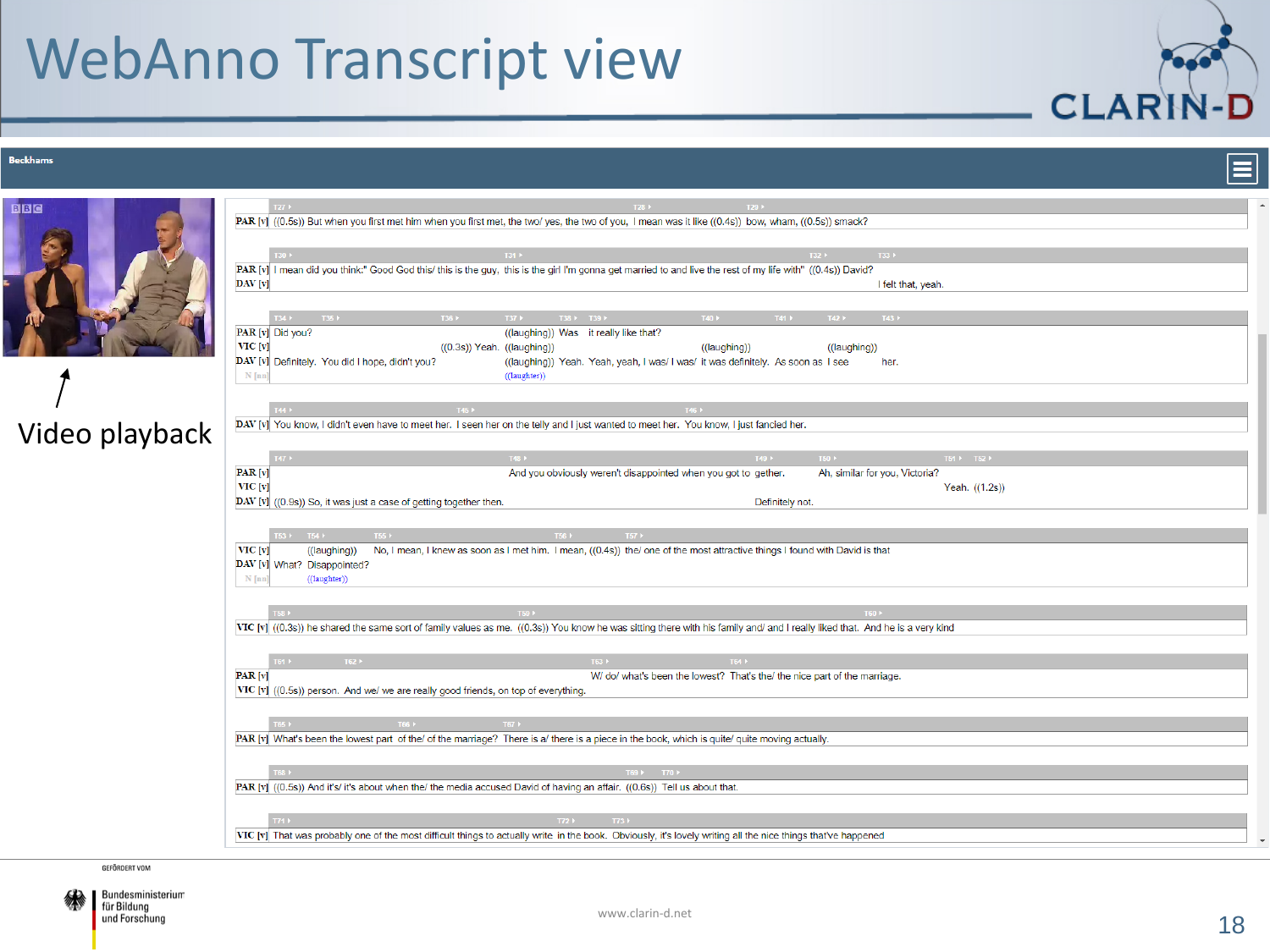#### **Beckhams**

| <b>Beckhams</b> | ≣                                                                                                                                                                                                           |
|-----------------|-------------------------------------------------------------------------------------------------------------------------------------------------------------------------------------------------------------|
|                 |                                                                                                                                                                                                             |
| <b>BBC</b>      | T29<br>$-128$ $\rightarrow$ $-128$ $\rightarrow$ $-128$<br>T27                                                                                                                                              |
|                 | PAR [v] ((0.5s)) But when you first met him when you first met, the two/yes, the two of you, I mean was it like ((0.4s)) bow, wham, ((0.5s)) smack?                                                         |
|                 |                                                                                                                                                                                                             |
|                 | $T30 + 1$<br>T31<br>T32<br>T33<br>PAR [v] I mean did you think:" Good God this/ this is the guy, this is the girl I'm gonna get married to and live the rest of my life with" ((0.4s)) David?               |
|                 | DAV [v]<br>I felt that, yeah.                                                                                                                                                                               |
|                 |                                                                                                                                                                                                             |
|                 | $T34$ $\rightarrow$ $T35$ $\rightarrow$<br>$T37$ $\rightarrow$ $T38$ $\rightarrow$ $T39$ $\rightarrow$<br>T40<br>T41<br>T42                                                                                 |
|                 | PAR [v] Did you?<br>((laughing)) Was it really like that?                                                                                                                                                   |
|                 | $\overline{\text{VC}}$ $\overline{[v]}$<br>$((0.3s))$ Yeah. $((laughing))$<br>$($ (laughing))<br>((laughing))                                                                                               |
|                 | DAV [v] Definitely. You did I hope, didn't you?<br>((laughing)) Yeah. Yeah, yeah, I was/ I was/ it was definitely. As soon as I see<br>her.                                                                 |
|                 | $N$ [nn]<br>((laughter))                                                                                                                                                                                    |
|                 |                                                                                                                                                                                                             |
|                 | T44<br>T45<br>T46                                                                                                                                                                                           |
| Transcript      | DAV [v] You know, I didn't even have to meet her. I seen her on the telly and I just wanted to meet her. You know, I just fancied her.                                                                      |
|                 | $147 +$<br>T49<br>T50<br>$T51$ $\rightarrow$ $T52$ $\rightarrow$<br>T48                                                                                                                                     |
| visualisation   | PAR [v]<br>And you obviously weren't disappointed when you got to gether.<br>Ah, similar for you, Victoria?                                                                                                 |
|                 | VIC [v]<br>Yeah. ((1.2s))                                                                                                                                                                                   |
|                 | DAV [v] ((0.9s)) So, it was just a case of getting together then.<br>Definitely not.                                                                                                                        |
|                 |                                                                                                                                                                                                             |
|                 | $153 - 154$<br>$T55 +$<br>T56 K<br>T57                                                                                                                                                                      |
|                 | No, I mean, I knew as soon as I met him. I mean, ((0.4s)) the/ one of the most attractive things I found with David is that<br>$\mathbf{VIC}$ $\mathbf{[v]}$<br>((laughing))<br>DAV [v] What? Disappointed? |
|                 | ((laughter))<br>$N$ [nn]                                                                                                                                                                                    |
|                 |                                                                                                                                                                                                             |
|                 | T58 K<br>TS9                                                                                                                                                                                                |
|                 | VIC [v] ((0.3s)) he shared the same sort of family values as me. ((0.3s)) You know he was sitting there with his family and/ and I really liked that. And he is a very kind                                 |
|                 |                                                                                                                                                                                                             |
|                 | $T61 + 1$<br>T62<br>$T63$ $\rightarrow$<br>T64                                                                                                                                                              |
|                 | PAR[v]<br>W/ do/ what's been the lowest? That's the/ the nice part of the marriage.                                                                                                                         |
|                 | VIC [v] ((0.5s)) person. And we/ we are really good friends, on top of everything.                                                                                                                          |
|                 | $T = T66$<br>T67<br>$T65$ $\rightarrow$ $\cdots$                                                                                                                                                            |
|                 | PAR [v] What's been the lowest part of the/ of the marriage? There is a/ there is a piece in the book, which is quite/ quite moving actually.                                                               |
|                 |                                                                                                                                                                                                             |
|                 | $T68 + 1$<br>T69 > T70 >                                                                                                                                                                                    |
|                 | PAR [v] ((0.5s)) And it's/ it's about when the/ the media accused David of having an affair. ((0.6s)) Tell us about that.                                                                                   |
|                 |                                                                                                                                                                                                             |
|                 | TT2<br>TT3                                                                                                                                                                                                  |
|                 | VIC [v] That was probably one of the most difficult things to actually write in the book. Obviously, it's lovely writing all the nice things that've happened                                               |

GEFÖRDERT VOM

 $\bar{\mathbf{v}}$ 

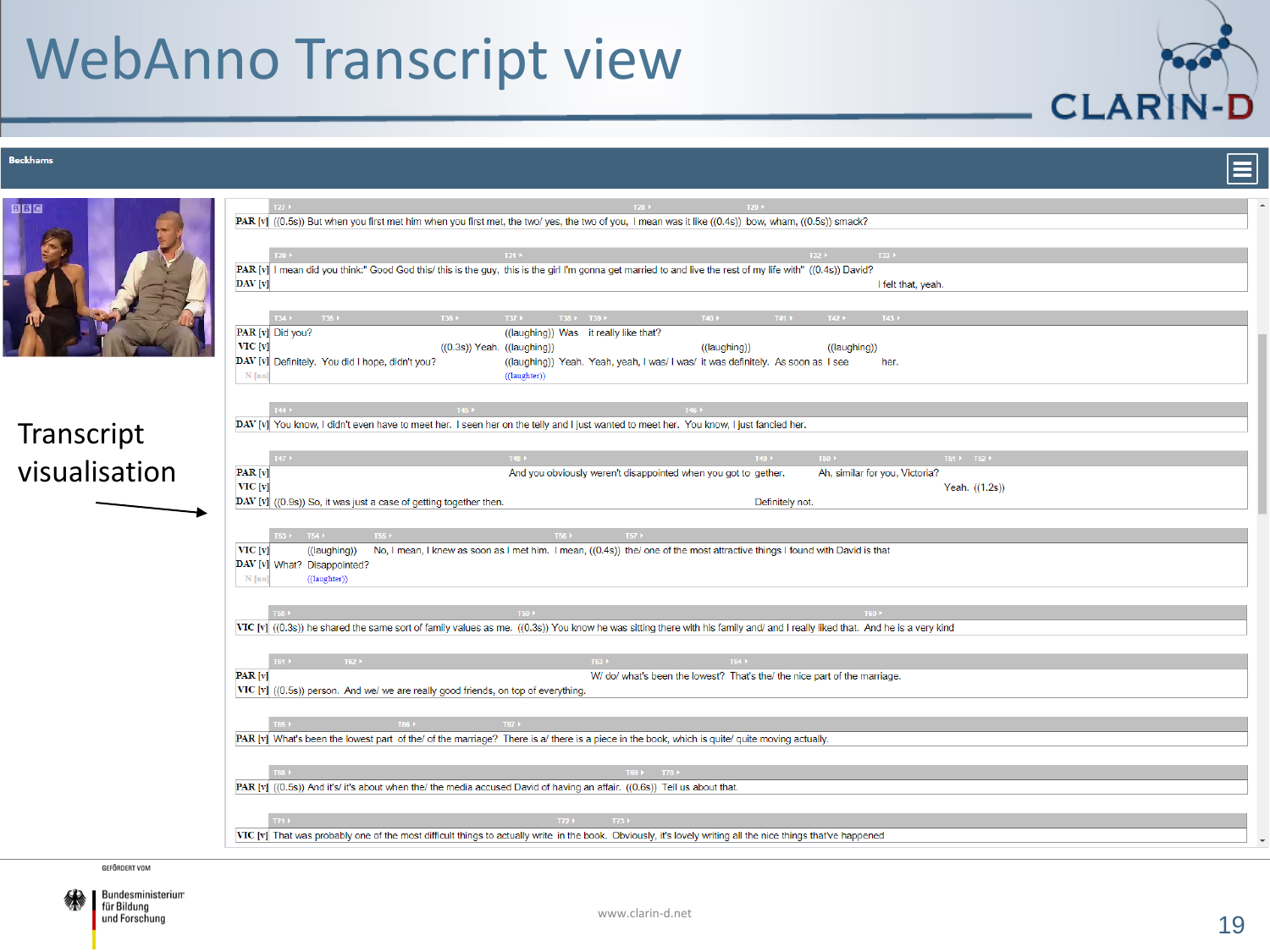#### **Beckhams**



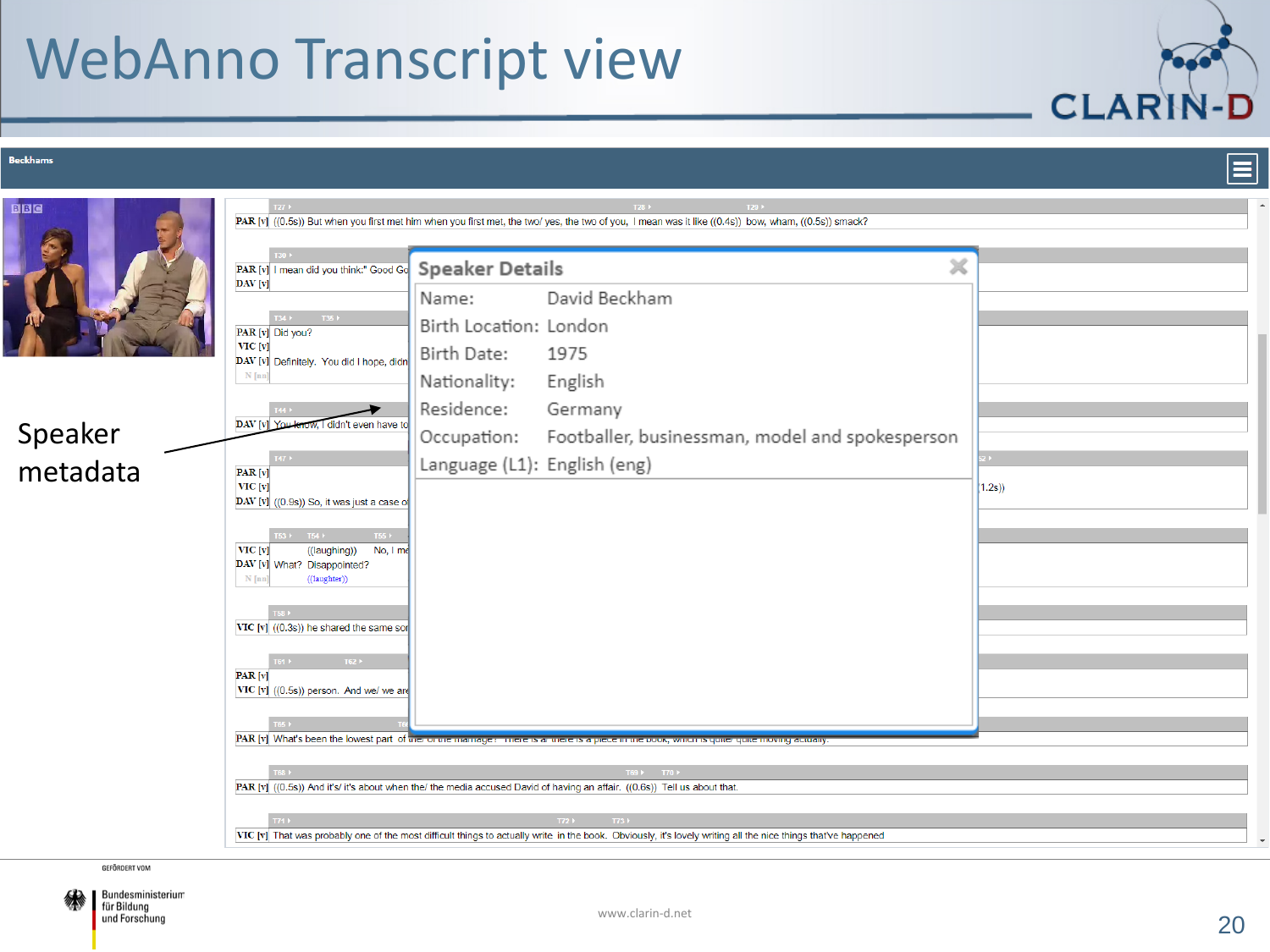#### First annotation results

|                 | Annotation                                                                                                                                                                                                                      |
|-----------------|---------------------------------------------------------------------------------------------------------------------------------------------------------------------------------------------------------------------------------|
|                 | Aufmorksamkeit fokussieren                                                                                                                                                                                                      |
|                 | 75<br>So.                                                                                                                                                                                                                       |
|                 | pause                                                                                                                                                                                                                           |
|                 | $\begin{array}{c}\n\hline\n\text{12} \\ \hline\n\text{75}\n\end{array}$<br>Aufmerksamkeit fokussieren Personaldekos<br>T3                                                                                                       |
| 2               | ((5.9s)) Nehmt mal wieder Platz, dann machen wir weiter.                                                                                                                                                                        |
|                 | pause<br>Aufmerksamkeit fokussieren                                                                                                                                                                                             |
|                 | $T_{3}$<br>T513                                                                                                                                                                                                                 |
| 3 <sup>1</sup>  | ((2.6s))<br>So.                                                                                                                                                                                                                 |
|                 | sup)<br>pause<br>Temporaldexis (Wiederholung)                                                                                                                                                                                   |
|                 | 75 <sub>2</sub><br>T7 <sup>2</sup> Personaldeix's<br>((1.1s)) Jetzt bin ich mal gespannt.                                                                                                                                       |
|                 | -(Ersetzen der delktischen Außerung)-                                                                                                                                                                                           |
|                 | -(Entetzen der doktischen Außerung)-<br>Lokaldows<br>onstrativpronomer                                                                                                                                                          |
|                 | pause<br>Lokaldows<br>Personalpronomen<br>$\frac{18}{75}$                                                                                                                                                                       |
| 51              | Initale Aufgabenstellung (1919) sowie aus aus der aus der aus der aus der aus der aus der aus der aus der Aufgabenstellung (1919)<br>Was habt ihr denn ähm für Ergebnisse erzielt um diese · · · Leitfrage hier zu beantworten? |
|                 | (Ersetzen der dektischen Äußerung)-                                                                                                                                                                                             |
|                 | (Ersetzen der delisiernen Außerung) <b>Cokaldeix's</b><br>Demonstrativpronomen                                                                                                                                                  |
|                 | T <sub>0</sub><br>Initiale Aufgabenstellung                                                                                                                                                                                     |
|                 | Die hier gestellt war.                                                                                                                                                                                                          |
|                 | -(Ersatzan dar dekönchen Auflerung)-                                                                                                                                                                                            |
|                 |                                                                                                                                                                                                                                 |
|                 | 75D<br>Explizite Bezugnahme<br>Initiale Aufgabenstellung                                                                                                                                                                        |
|                 | " Warum verliert der Steinkauz seinen Lebensraum wenn Mattis Apfelschorle vom Discounter kauft"?                                                                                                                                |
|                 | Personaldexis                                                                                                                                                                                                                   |
|                 | Personaldeixis<br>Akustsch<br>(Unterbrechung / Intervention)<br>030298                                                                                                                                                          |
| 8               | Ich hab Sie nicht verstanden Herr 75.                                                                                                                                                                                           |
|                 | 75 <sub>1</sub>                                                                                                                                                                                                                 |
| 9               | Die St/ die Leitfrage.                                                                                                                                                                                                          |
|                 | Aufmerksamkeit fokussieren<br>pause<br>sup                                                                                                                                                                                      |
|                 | Temporaldeixis<br>pause<br>$rac{T15}{75}$<br>Personaldeixis<br>T17<br>T18<br>Temporaldekis<br>Temporaldeix:s<br>T16P                                                                                                            |
| 10              | bin jetzt int/ bin jetzt äh gespannt ((1.0s)) 030202, nicht schon wieder, jetzt gehts weiter!<br>Ich<br>$\bullet$ .                                                                                                             |
|                 | pauso                                                                                                                                                                                                                           |
|                 | 75 <sub>&gt;</sub><br>Aufmorksamkeit fokussieren                                                                                                                                                                                |
| 11              | So.<br><br>sup                                                                                                                                                                                                                  |
|                 | Temporaldexis                                                                                                                                                                                                                   |
| 12 <sup>1</sup> | 030299<br>" Jetzt gehts weiter".                                                                                                                                                                                                |
|                 | Personaldeixis                                                                                                                                                                                                                  |
|                 | (Dektischer Ausdruck)<br>pause.<br>Initiale Aufgabenstellung<br>75<br>T22P<br><b>SUD</b>                                                                                                                                        |
| 13              | Ich würd gern mal der Reihe nach gehen und von jeder äh Gruppe das Wirkungsgefüge hören.<br>((1.1s))                                                                                                                            |
|                 | mien<br>Exploito Besugeshane                                                                                                                                                                                                    |

GEFÖRDERT VOM

 $\bullet$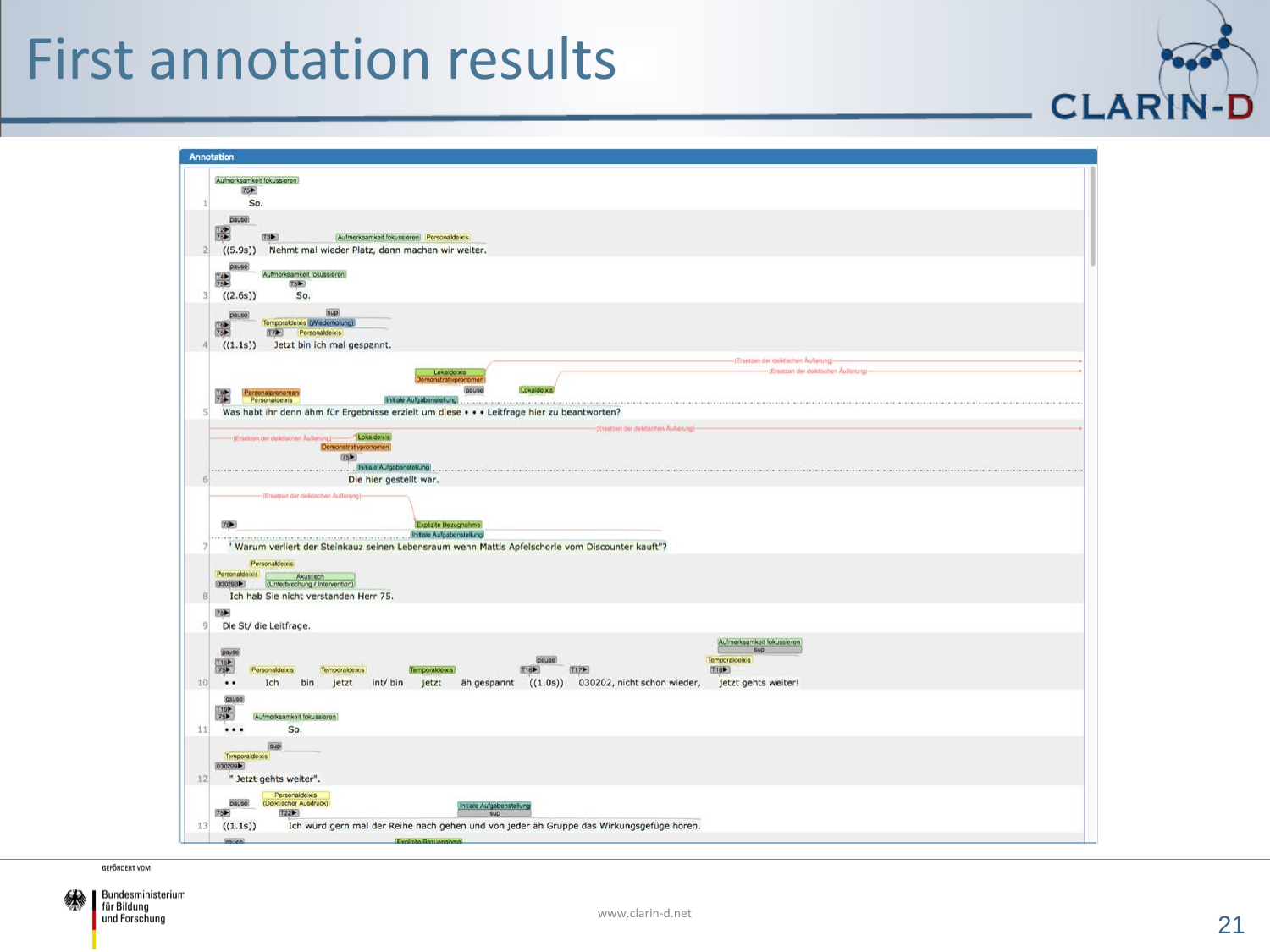#### Annotation Layers



GEFÖRDERT VOM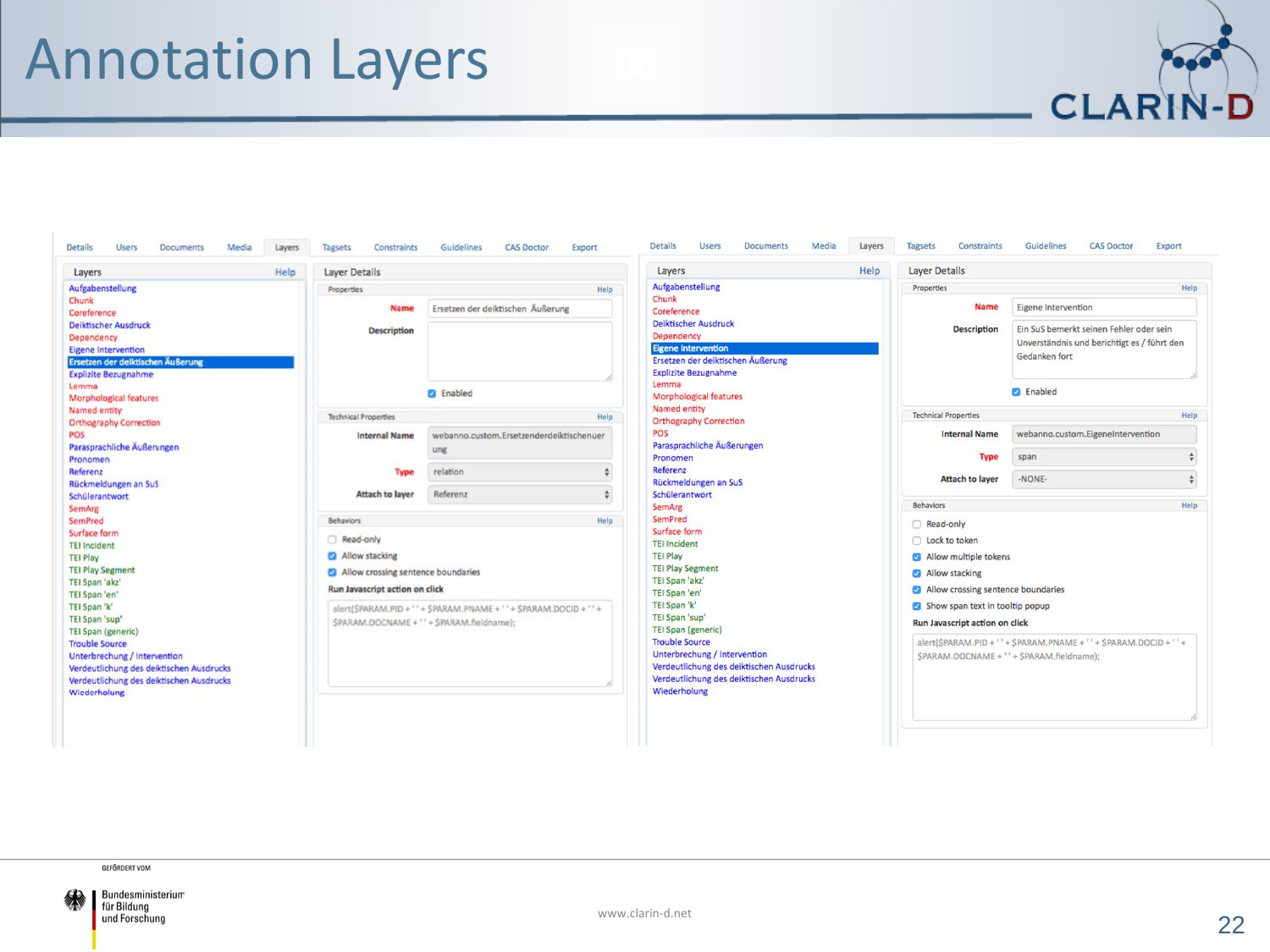

#### **working with transcripts**

- students have to look for a unit of description
	- extent
	- character
- relation to comprehension
- team discussion

#### **steps in using WebAnno**

- annotation unit
- consideration of layers, tag sets and tags
- inter annotator agreement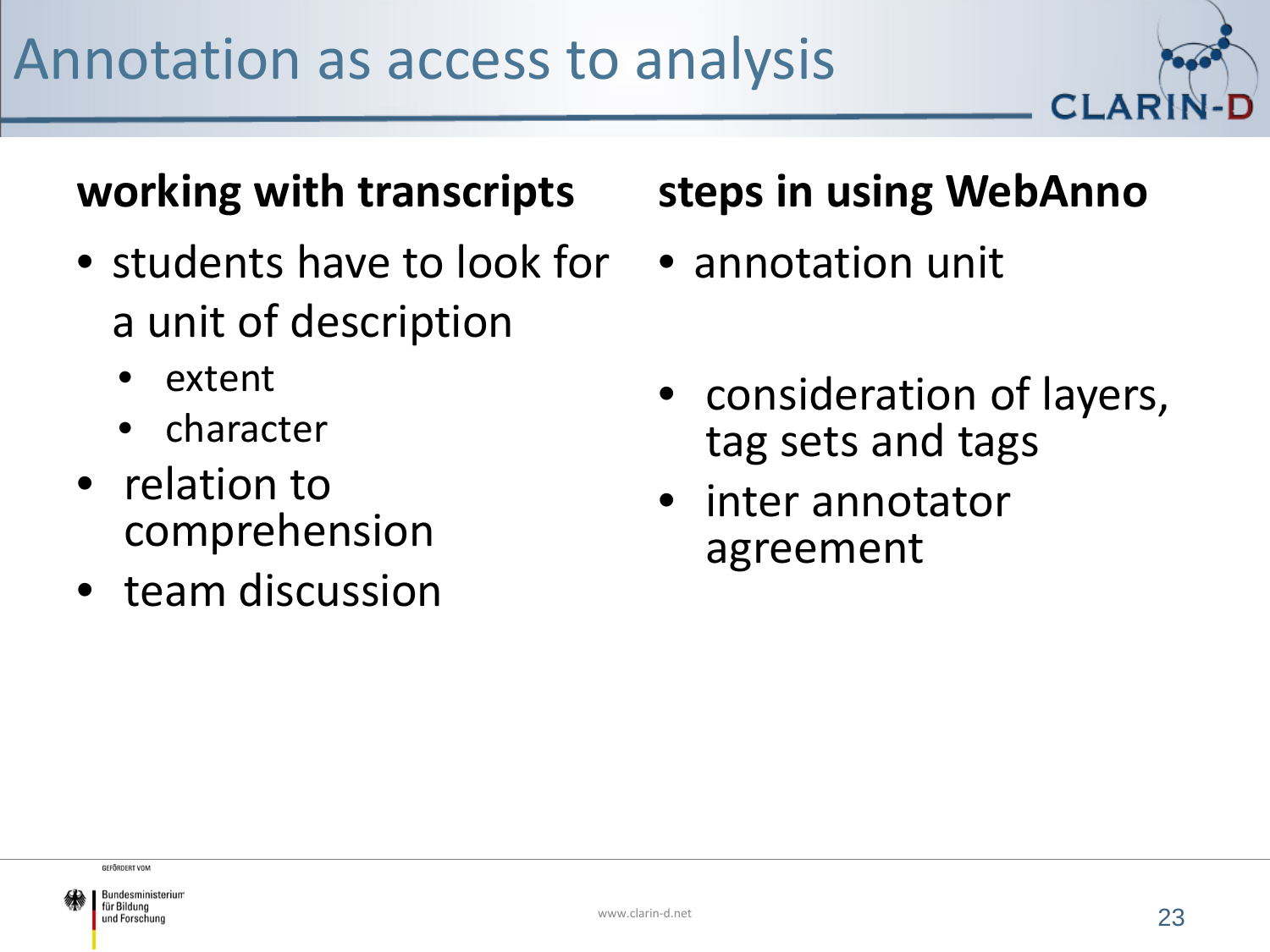

- increased student interest in the field of linguistics (data analyses) through data-driven discussions
- starting points for reflection of teachers' role in classroom communication
- more explicit input for the lecturer on students' understanding of concepts taught in the lecture
- students learned to use tools of DH while focussing on the content of the lecture

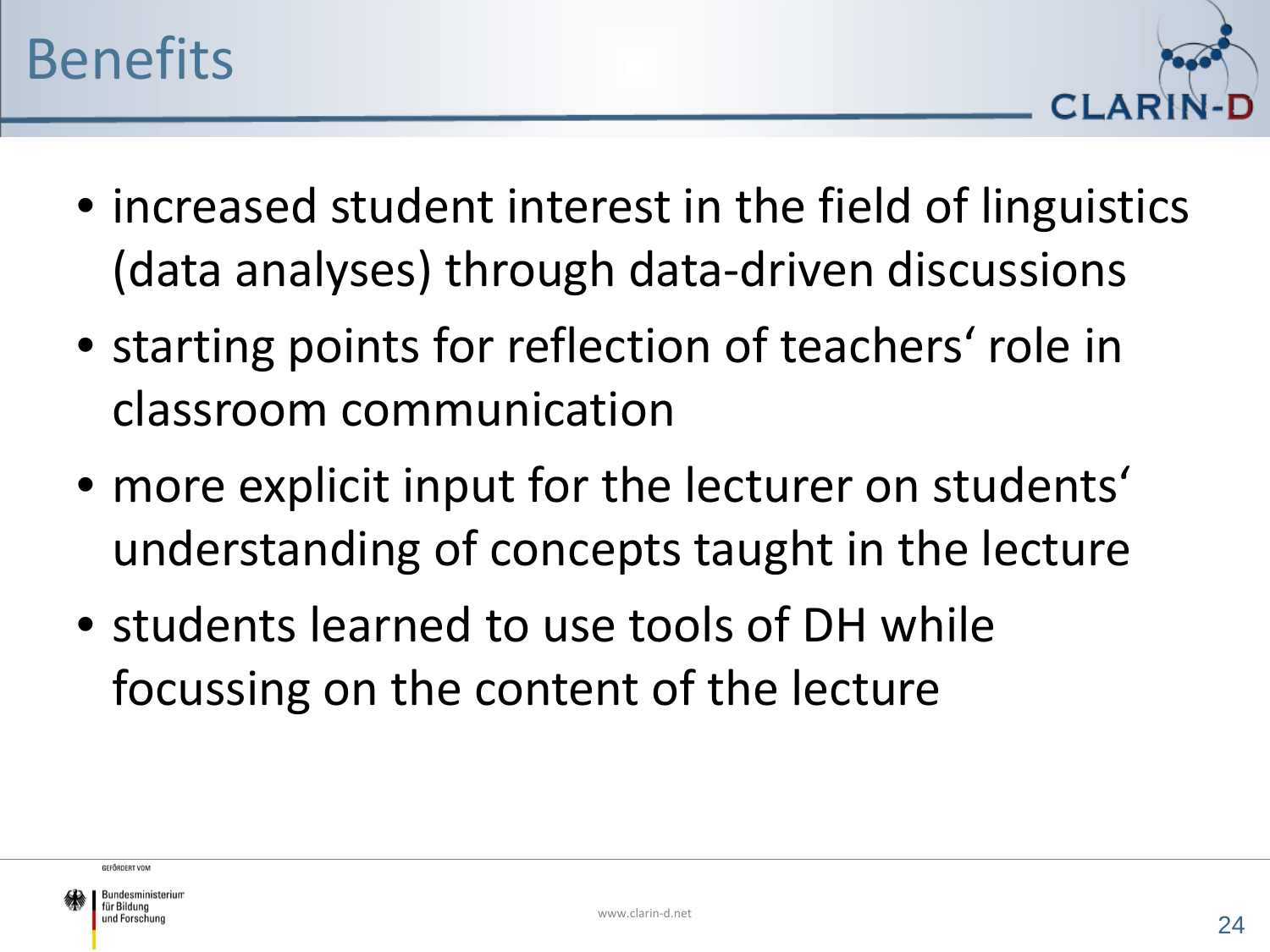

- the teaching method can be used in further contexts and/or for other topics
- using the ISO/TEI standard, the WebAnno plugin can be more easily extended to provide support for further transcription conventions